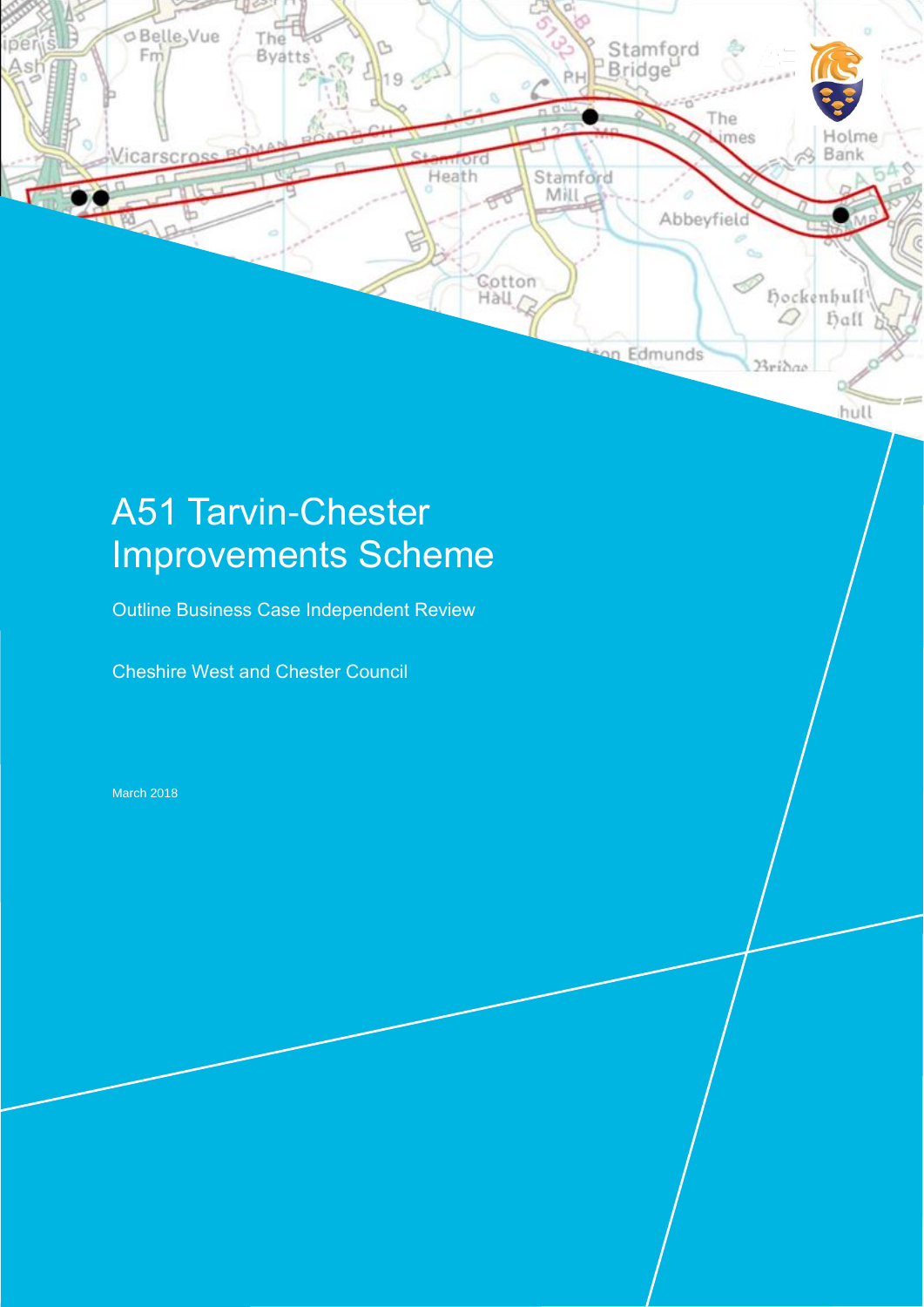### Quality information

ThVincent

Timothy Vincent Senior Consultant

Oliver Baldwin Associate Director

Ohi- 1Baldy

**Prepared by Checked by Checked by Approved by** 

DAArthur

David Arthur Regional Director

#### Revision History

| <b>Revision</b> | <b>Revision date</b> | <b>Details</b> | <b>Authorized</b> | <b>Name</b>  | <b>Position</b>          |
|-----------------|----------------------|----------------|-------------------|--------------|--------------------------|
|                 | 27/02/18             | V1             | DA                | David Arthur | <b>Regional Director</b> |
| 2               | 09/03/18             | V2             | DA                | David Arthur | <b>Regional Director</b> |
|                 |                      |                |                   |              |                          |

#### Distribution List

| # Hard Copies          | <b>PDF Required</b> | <b>Association / Company Name</b> |  |
|------------------------|---------------------|-----------------------------------|--|
|                        |                     |                                   |  |
|                        |                     |                                   |  |
|                        |                     |                                   |  |
|                        |                     |                                   |  |
|                        |                     |                                   |  |
|                        |                     |                                   |  |
| <b>Numbered copies</b> |                     |                                   |  |

**Number:** 1 1 **Copies to:** David Saville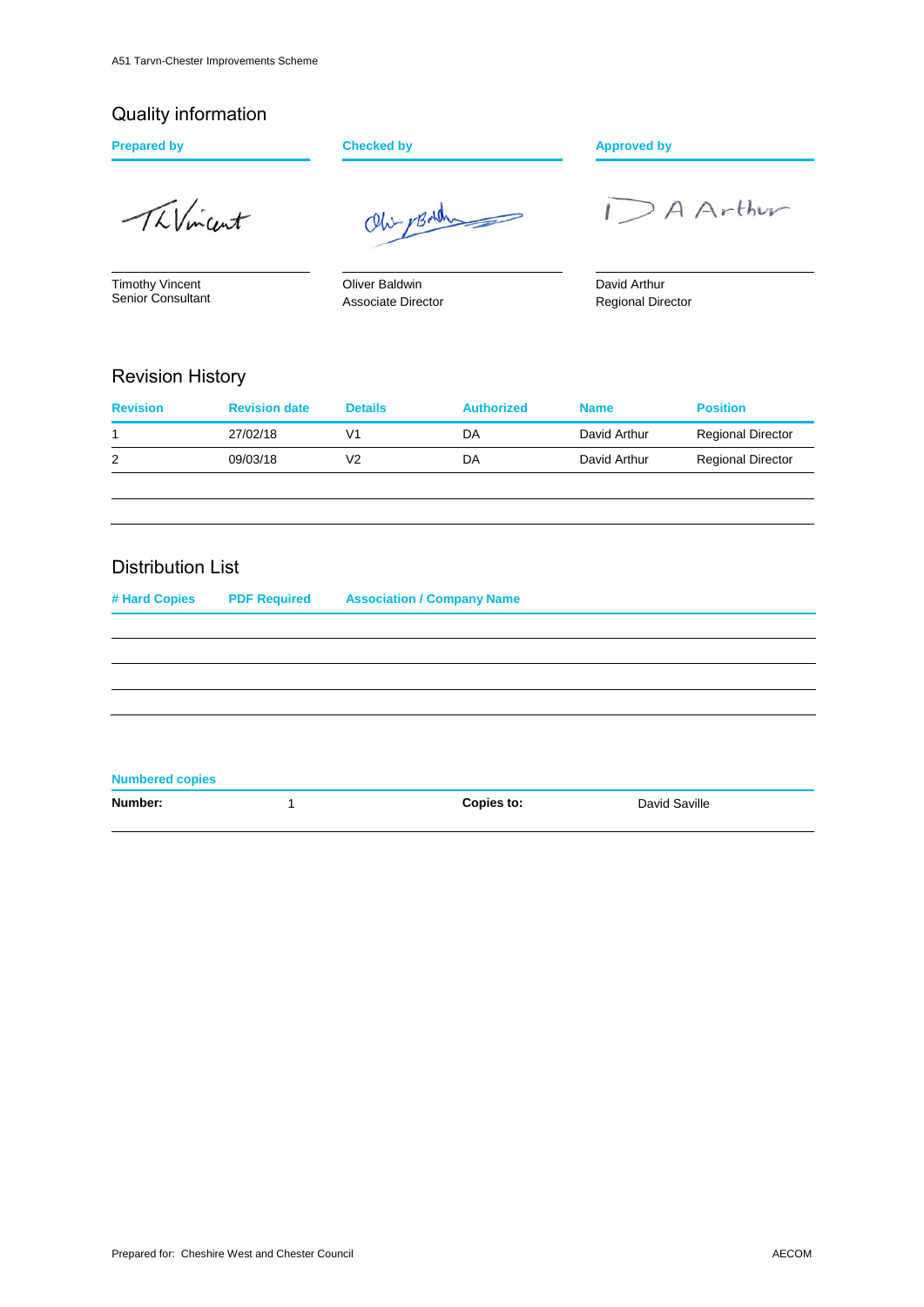#### Prepared for:

Cheshire West and Chester Council David Saville Principal Transport Strategy Officer Cheshire West and Chester Council Nicholas House 1 Blackfriars **Chester** CH1 2NU

#### Prepared by:

Timothy Vincent Senior Consultant T: +44-161-602-7553 M: +44-7505-207-355 E: tim.vincent@aecom.com

David Arthur Regional Director T: +44-161-601-1725 M: +44-7795-666-945 E: david.arthur@aecom.com

AECOM Limited 1 New York Street Manchester M1 4HD UK

T: +44 161 601 1700 aecom.com

© 2018 AECOM Limited. All Rights Reserved.

This document has been prepared by AECOM Limited ("AECOM") for sole use of our client (the "Client") in accordance with generally accepted consultancy principles, the budget for fees and the terms of reference agreed between AECOM and the Client. Any information provided by third parties and referred to herein has not been checked or verified by AECOM, unless otherwise expressly stated in the document. No third party may rely upon this document without the prior and express written agreement of AECOM.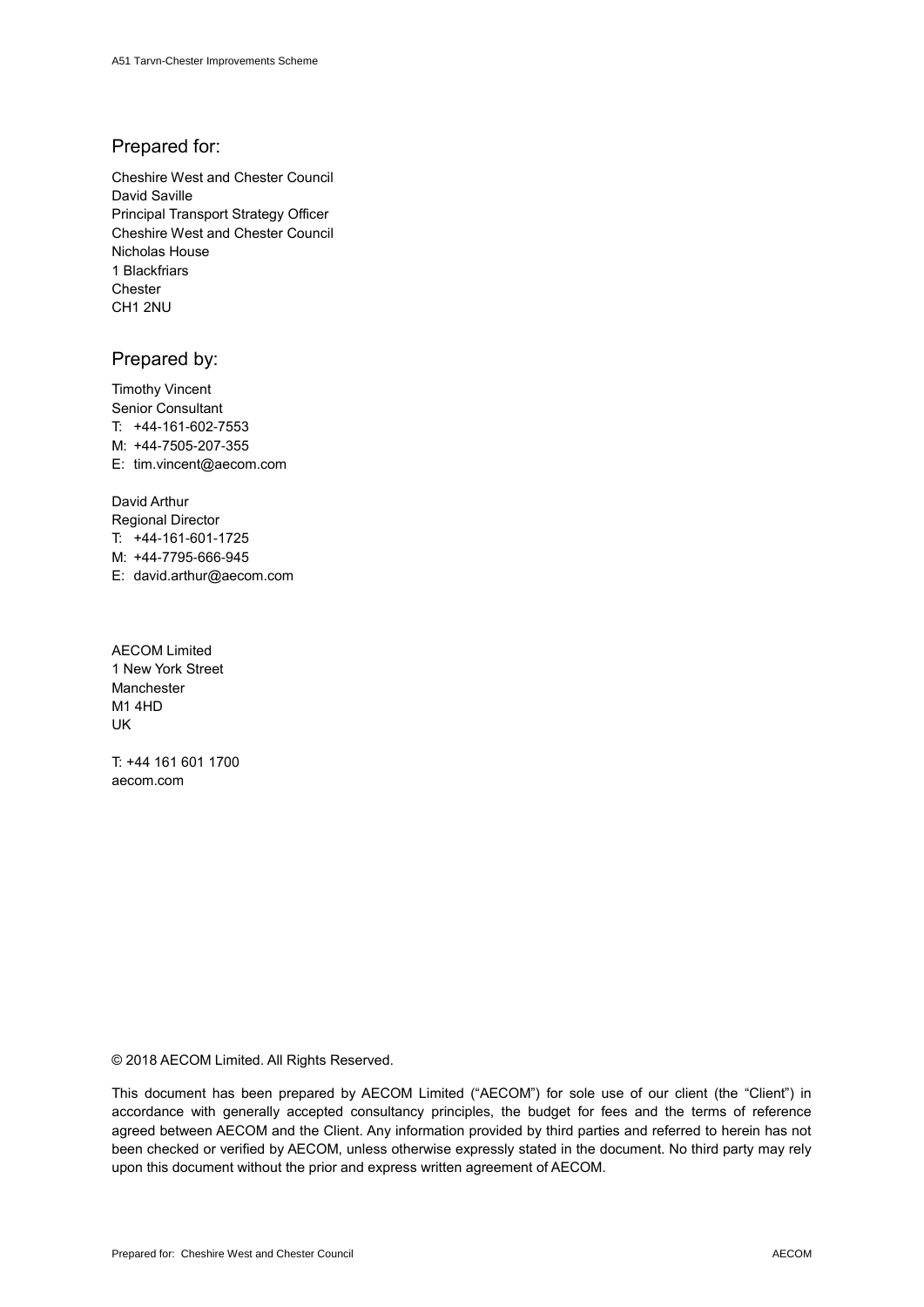### **Table of Contents**

### **Tables**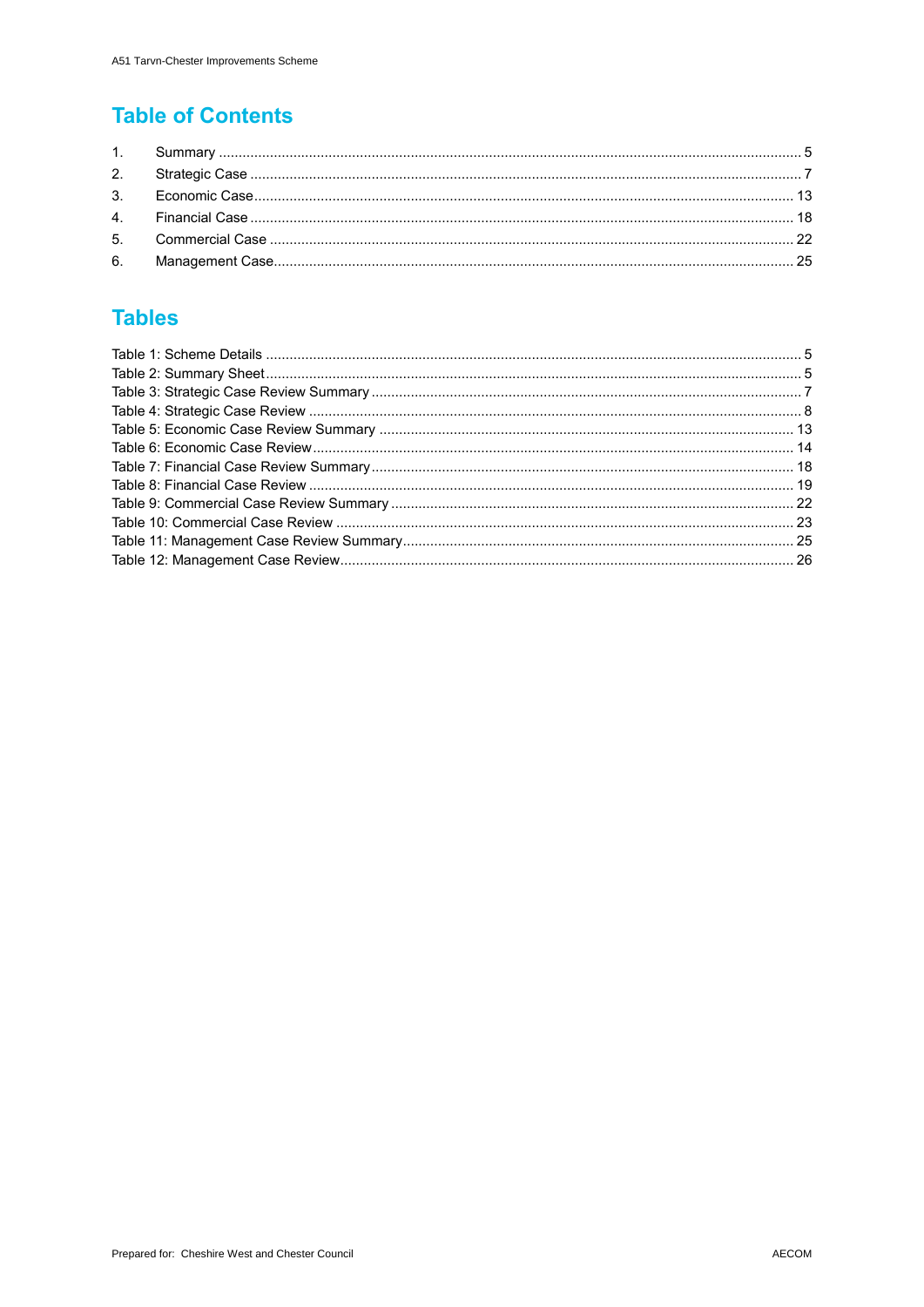### **1. Summary**

AECOM has been commissioned by Cheshire West and Chester (CWaC) Council to undertake an independent review of the Outline Business Case (OBC) for the proposed A51 – Tarvin Chester Improvements scheme. The review is a requirement of the Cheshire and Warrington Enterprise Partnership (C&W LEP) for the release of monies devolved to the LEP under the Local Growth Fund.

The proposed A51 – Tarvin Chester Improvements scheme is being promoted by CWaC – the OBC has been prepared by consultants Mott MacDonald. The review of the business case documentation has been undertaken based on a RAG appraisal template, which has been adopted by the C&W LEP as part of their Growth Programme Assurance and Accountability Framework. The RAG appraisal criteria are outlined within the summary sheet below and the following chapters assess the information supplied in relation to the five transport cases.

| <b>Project Title</b>      | A51 Tarvin-Chester Improvements Scheme                                                                                                                                                                                                                                                                                                                                                                                                                                                                                                                                                                                                                                                     |  |  |
|---------------------------|--------------------------------------------------------------------------------------------------------------------------------------------------------------------------------------------------------------------------------------------------------------------------------------------------------------------------------------------------------------------------------------------------------------------------------------------------------------------------------------------------------------------------------------------------------------------------------------------------------------------------------------------------------------------------------------------|--|--|
| <b>Scheme Promoter</b>    | <b>Cheshire West and Chester Council</b>                                                                                                                                                                                                                                                                                                                                                                                                                                                                                                                                                                                                                                                   |  |  |
| <b>Document Reviewed</b>  | <b>Outline Business Case</b>                                                                                                                                                                                                                                                                                                                                                                                                                                                                                                                                                                                                                                                               |  |  |
| <b>Permission Sought</b>  | <b>Conditional Approval</b>                                                                                                                                                                                                                                                                                                                                                                                                                                                                                                                                                                                                                                                                |  |  |
| Date of Submission        | 21/03/2018 (P&I Committee Meeting)                                                                                                                                                                                                                                                                                                                                                                                                                                                                                                                                                                                                                                                         |  |  |
| Date of Review            | 27/02/2018                                                                                                                                                                                                                                                                                                                                                                                                                                                                                                                                                                                                                                                                                 |  |  |
| <b>Scheme Description</b> | Series of highway improvements along the A51 corridor including:<br>An additional left turn lane at Tarvin roundabout from the A51 South to<br>the A51 West;<br>Signal and line marking changes at Stamford Bridge to provide 2 lanes<br>straight ahead for eastbound traffic;<br>Provision of an extra westbound lane through the Stamford Bridge<br>junction, with a long merge for westbound traffic exiting the junction;<br>Removal of some of the existing right turn movements at the Hare<br>$\blacksquare$<br>Lane/Littleton Lane junction; and<br>Modifications to the westbound approach and eastbound merge on the<br>$\overline{\phantom{a}}$<br>A51 at the A51/A55 junction. |  |  |

#### **Table 1: Scheme Details**

#### **Table 2: Summary Sheet**

| Overall<br><b>Score</b>                    |                                                                                                                                                                                                                                                                                                                                                                                                                                                                                                              | Requirements substantially met.                                                                                                                                                                                                                                                                                                                                   |  |
|--------------------------------------------|--------------------------------------------------------------------------------------------------------------------------------------------------------------------------------------------------------------------------------------------------------------------------------------------------------------------------------------------------------------------------------------------------------------------------------------------------------------------------------------------------------------|-------------------------------------------------------------------------------------------------------------------------------------------------------------------------------------------------------------------------------------------------------------------------------------------------------------------------------------------------------------------|--|
| Overall<br><b>AECOM</b><br><b>Comments</b> | The Strategic Case and Economic Case largely meet the identified requirements, with<br>the outstanding issues identified being relatively minor. The overall approach taken to<br>the assessment work is considered to be proportionate to the size of the scheme.                                                                                                                                                                                                                                           |                                                                                                                                                                                                                                                                                                                                                                   |  |
|                                            | The Financial Case sets out the funding requirement for the scheme. The costs have<br>been considered in some level of detail, including a Quantified Risk Assessment. Going<br>forward, it is important that the costs are subject to an ongoing review including the<br>assumptions and identified exclusions. Consideration should be given to including an<br>allowance for a Compulsory Purchase Order (CPO) process within the cost estimate<br>given that the work programme builds in time for this. |                                                                                                                                                                                                                                                                                                                                                                   |  |
|                                            |                                                                                                                                                                                                                                                                                                                                                                                                                                                                                                              | The Commercial Case identifies a range of potential procurement options for the delivery<br>of the scheme. Whilst it is identified that procuring a design consultant and then a<br>separate contractor for the construction of the scheme is the preferred option, it is also<br>proposed to consider the SCAPE framework as a potential option. Further work is |  |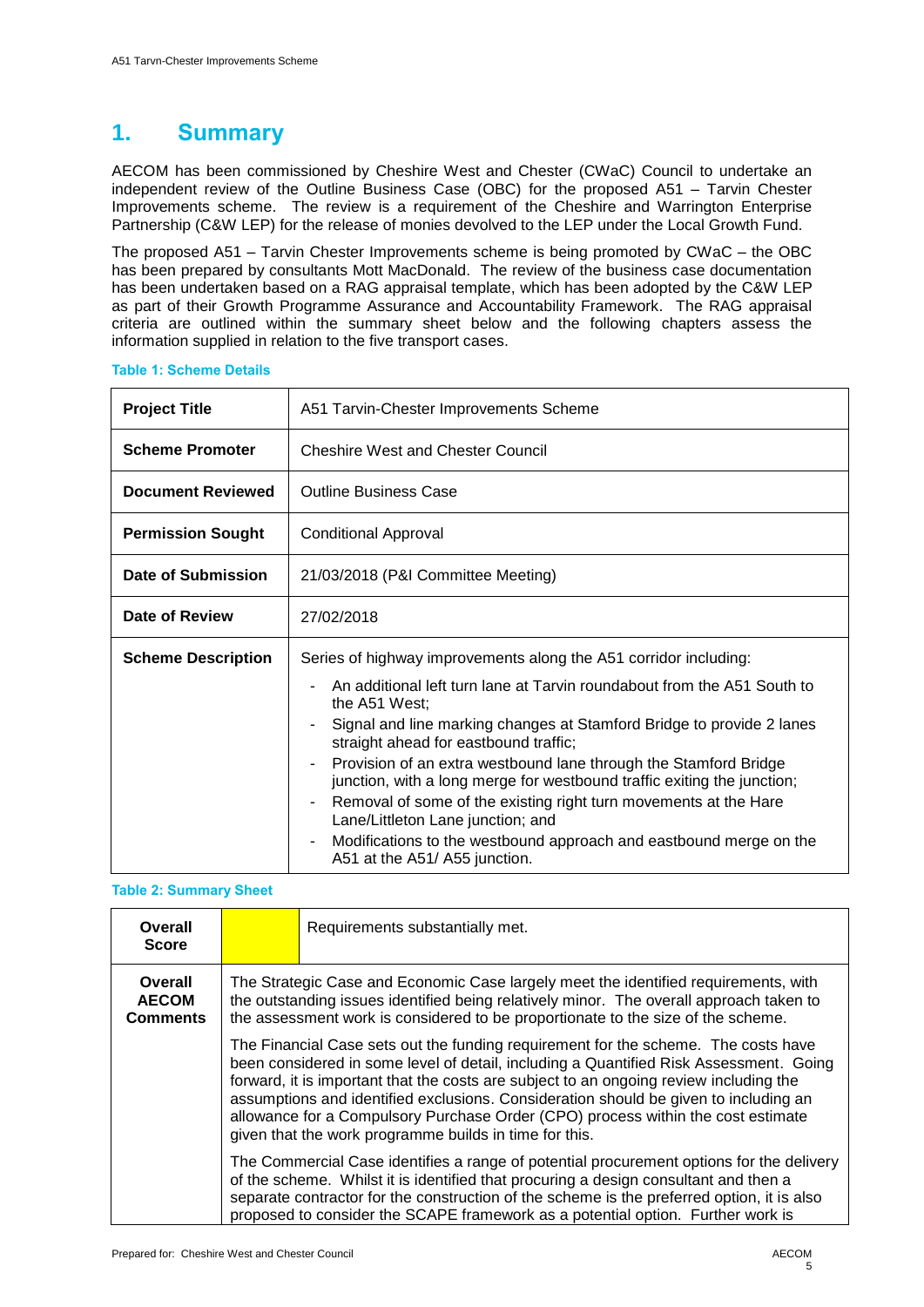|                                                 | required in order to understand which option best meets the requirements of before a<br>robust procurement strategy can be defined.                                                                                                                                                                                                                                                                                                                                                 |
|-------------------------------------------------|-------------------------------------------------------------------------------------------------------------------------------------------------------------------------------------------------------------------------------------------------------------------------------------------------------------------------------------------------------------------------------------------------------------------------------------------------------------------------------------|
|                                                 | The Management Case sets out the arrangements for the delivery of the scheme,<br>including proposals regarding governance, project management and monitoring and<br>evaluation. Aspects that require further development relate to obtaining the necessary<br>consents/powers required to implement the scheme, identification of dependencies<br>within the work programme, and the development of a Communications Plan, including<br>specific proposals for future consultation. |
| <b>Benefit to</b><br><b>Cost Ratio</b><br>(BCR) | When the Present Value Benefits (PVB) of £13.78m over the standard appraisal period<br>of 60 years, is taken together with the present value of scheme costs (PVC) of £4.48m,<br>the initial BCR is calculated as 3.1. According to Department for Transport guidance, the<br>BCR of 3.1 represents High Value for Money.                                                                                                                                                           |

| <b>Requirements fully met - No issues of note with the submission.</b>   |
|--------------------------------------------------------------------------|
| Requirements substantially met - Minor issues exist with the submission. |
| Requirements partially met - Medium issues exist with the submission.    |
| Requirements not met - Critical issues exist with the submission.        |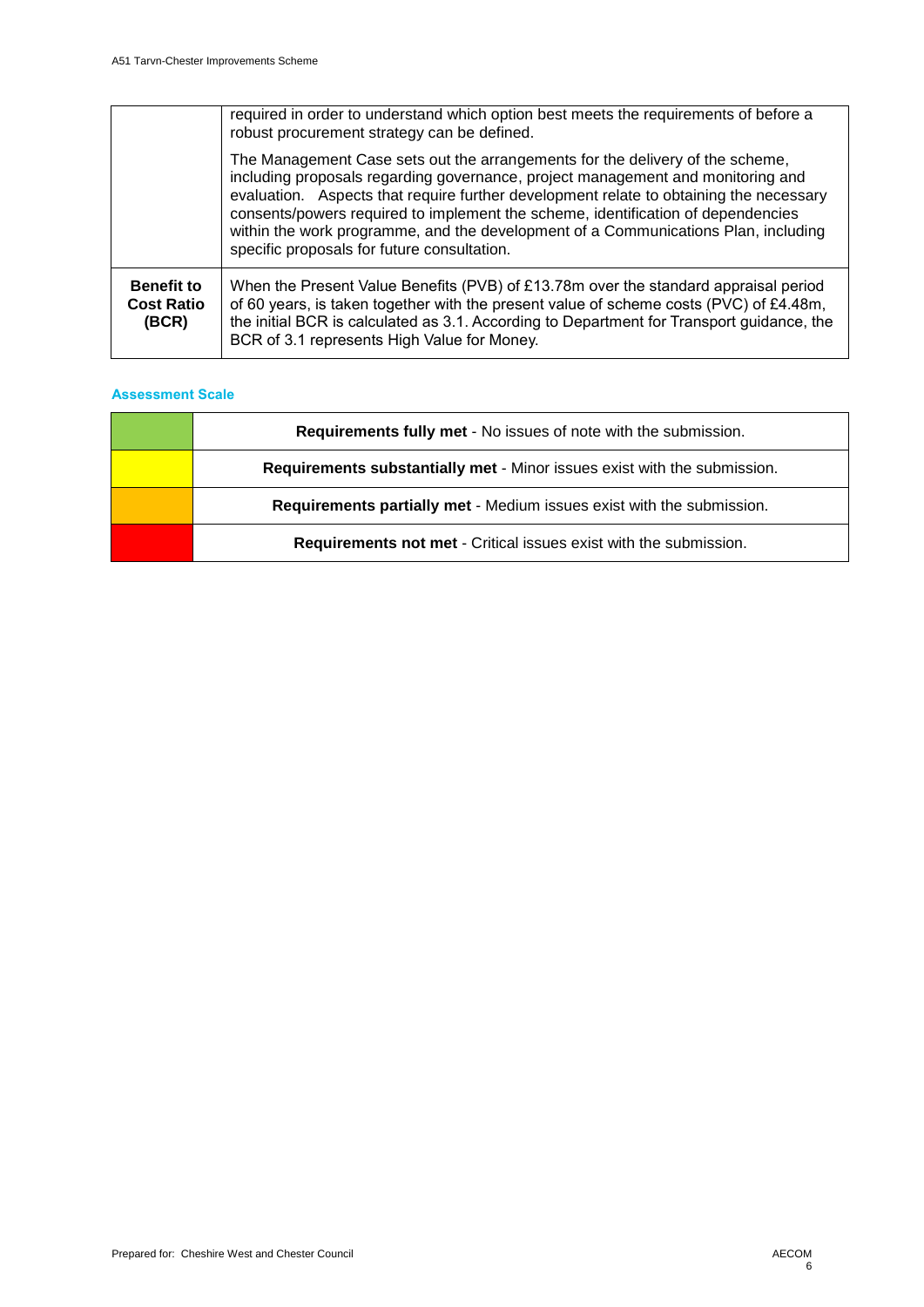## **2. Strategic Case**

#### **Table 3: Strategic Case Review Summary**

| <b>Overall Score</b>                                                                                                                                                                                                                                                                                                                                                   |                                                                                                                                                                                                                                                                                                                                                                                                                                                                                     | Requirements substantially met                                                                                                                                                                                                                                                                                                            |
|------------------------------------------------------------------------------------------------------------------------------------------------------------------------------------------------------------------------------------------------------------------------------------------------------------------------------------------------------------------------|-------------------------------------------------------------------------------------------------------------------------------------------------------------------------------------------------------------------------------------------------------------------------------------------------------------------------------------------------------------------------------------------------------------------------------------------------------------------------------------|-------------------------------------------------------------------------------------------------------------------------------------------------------------------------------------------------------------------------------------------------------------------------------------------------------------------------------------------|
| <b>AECOM</b><br>Comments<br>clearly expressed through a logic map.                                                                                                                                                                                                                                                                                                     |                                                                                                                                                                                                                                                                                                                                                                                                                                                                                     | The Strategic Case includes a review of the existing policies and evidence that<br>supports the case for change. It considers the scheme within the wider policy-fit<br>alongside its ability to overcome existing problems identified in the area. 4 key<br>objectives have been identified for the scheme and the intended outcomes are |
|                                                                                                                                                                                                                                                                                                                                                                        | A comprehensive option assessment process has been undertaken from a long list<br>of 17 options to short list of 4 options and then to a preferred scheme option. The<br>assessment shows how the options align with the objectives of the scheme and how<br>they address the issues identified.<br>Outstanding issues to be addressed include:<br>Constraints relating to land acquisition and potential environmental approvals<br>required to enable the delivery of the scheme. |                                                                                                                                                                                                                                                                                                                                           |
|                                                                                                                                                                                                                                                                                                                                                                        |                                                                                                                                                                                                                                                                                                                                                                                                                                                                                     |                                                                                                                                                                                                                                                                                                                                           |
|                                                                                                                                                                                                                                                                                                                                                                        |                                                                                                                                                                                                                                                                                                                                                                                                                                                                                     |                                                                                                                                                                                                                                                                                                                                           |
| for future engagement including the type of engagement proposed with each<br>stakeholder and the pubic, communication mechanisms and timescales.<br>It is recommended that the section relating to problems and opportunities is<br>condensed as some of the information and supporting analysis has a limited<br>impact on the case for change and scheme objectives. |                                                                                                                                                                                                                                                                                                                                                                                                                                                                                     | Development of the Stakeholder Engagement Plan to include specific proposals                                                                                                                                                                                                                                                              |
|                                                                                                                                                                                                                                                                                                                                                                        |                                                                                                                                                                                                                                                                                                                                                                                                                                                                                     |                                                                                                                                                                                                                                                                                                                                           |

| Requirements fully met - No issues of note with the submission.          |
|--------------------------------------------------------------------------|
| Requirements substantially met - Minor issues exist with the submission. |
| Requirements partially met - Medium issues exist with the submission.    |
| Requirements not met - Critical issues exist with the submission.        |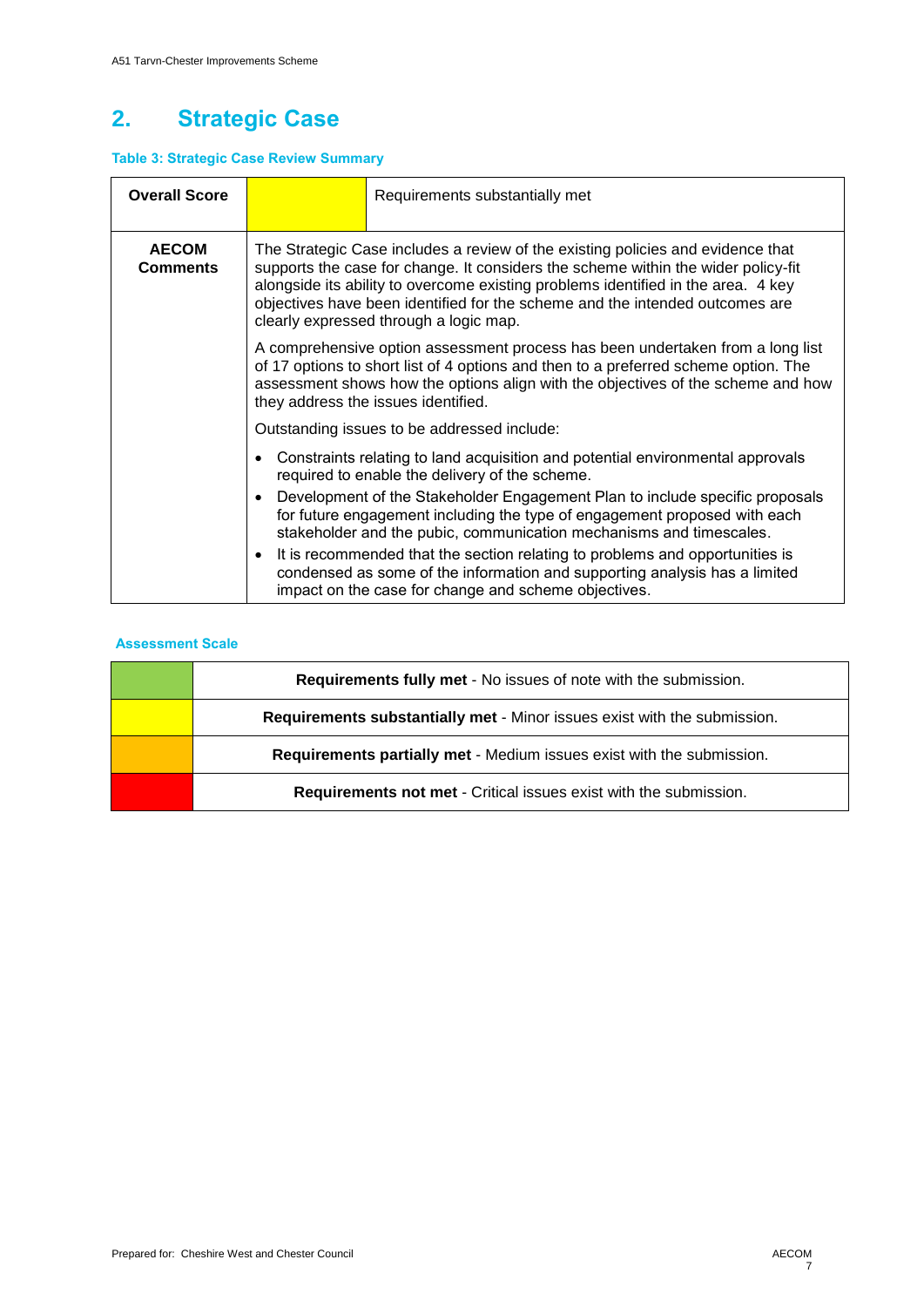#### **Table 4: Strategic Case Review**

| <b>Ref</b>     | <b>Item</b>                                                                                                                                                                                                                                                | <b>Status</b>                     | <b>Comments</b>                                                                                                                                                                                                                                                                                                                                                                                                                                                                                                                                                                                                                                                                                                                                                                                                                                                                                                                                                                                                                                                                                                                                                                                                                                                                                                                                                                                                                                                                                                                                                                                                                                                                                                                                                                                                                                                                                                                                            |
|----------------|------------------------------------------------------------------------------------------------------------------------------------------------------------------------------------------------------------------------------------------------------------|-----------------------------------|------------------------------------------------------------------------------------------------------------------------------------------------------------------------------------------------------------------------------------------------------------------------------------------------------------------------------------------------------------------------------------------------------------------------------------------------------------------------------------------------------------------------------------------------------------------------------------------------------------------------------------------------------------------------------------------------------------------------------------------------------------------------------------------------------------------------------------------------------------------------------------------------------------------------------------------------------------------------------------------------------------------------------------------------------------------------------------------------------------------------------------------------------------------------------------------------------------------------------------------------------------------------------------------------------------------------------------------------------------------------------------------------------------------------------------------------------------------------------------------------------------------------------------------------------------------------------------------------------------------------------------------------------------------------------------------------------------------------------------------------------------------------------------------------------------------------------------------------------------------------------------------------------------------------------------------------------------|
| S <sub>1</sub> | Is there a clear description of the<br>components of the scheme and<br>how it fits with the aims and<br>objectives of the LEP, Local<br>Authorities and DfT?                                                                                               | Requirements<br>fully met.        | The Business Case provides a clear a thorough description of each component of the scheme in<br>section 3.3 (The Scheme) of the Option Appraisal and Preferred Option chapter. The scheme will<br>deliver a number of improvements on the A51 corridor including:<br>an additional left turn lane at Tarvin roundabout;<br>signal and line-marking changes at Stamford Bridge;<br>provision of an extra westbound lane through Stamford Bridge junction;<br>widening of the existing bridge of the River Gowy;<br>removal of some of the existing right turn movements at the Hare Lane/Littleton Lane junction;<br>modification to the westbound approach and eastbound merge on the A51 at the A51/A55<br>junction; and<br>new crossing points and footpath provision for pedestrians, bus users and cyclists.<br>The scope is illustrated through concept designs in Figure 37 to Figure 40.<br>Section 2.13 (Policy Review) details how the scheme fits with the aims and objectives of local, regional,<br>sub-national and national policy. Call out boxes draw attention to how the scheme will contribute<br>towards the DfT's objectives, as set out in the Transport Investment Strategy – for example the scheme<br>will assist in terms of creating a more reliable and less congested transport network. It also considers<br>the policy fit with Transport for the North's draft Strategic Transport Plan. The policy review also<br>considers the contribution towards the Cheshire and Warrington Strategic Economic Plan and Growth<br>Plan by supporting Chester (which is identified as a key location for growth), together with support for<br>major growth areas in Crewe, the Atlantic Gateway and Cheshire Science Corridor. At the local<br>authority level the contribution of the scheme in relation to the Cheshire West and Chester Local Plan,<br>Local Transport Plan 2 and the Chester One City Plan is also considered. . |
| <b>S2</b>      | Have the problem(s) the scheme<br>will be addressing been clearly<br>identified - including evidence of<br>the extent of the problem(s),<br>specific barriers / challenges,<br>and how the scheme will<br>overcome them (including the<br>scale of impact) | <b>Requirements</b><br>fully met. | The Strategic Case provides a detailed 'Problems and Opportunities' section. This includes a range of<br>evidence including consideration of the strategic socio-economic conditions (including population<br>growth, employment, deprivation, education and skills), transport highways network and traffic<br>conditions (including road safety) and land use and development considerations. At the conclusion of<br>each section, the key issues and opportunities are summarised, together with a further summary<br>presented at section 2.11 (Review of Problems and Opportunities). These are linked to the emerging<br>scheme objectives to demonstrate how the anticipated outcomes are linked.<br>As part of the option assessment process, both qualitative and quantitative assessments of the options<br>has been undertaken, including use of Mott MacDonald's in house Investment Sifting and Evaluation                                                                                                                                                                                                                                                                                                                                                                                                                                                                                                                                                                                                                                                                                                                                                                                                                                                                                                                                                                                                                                   |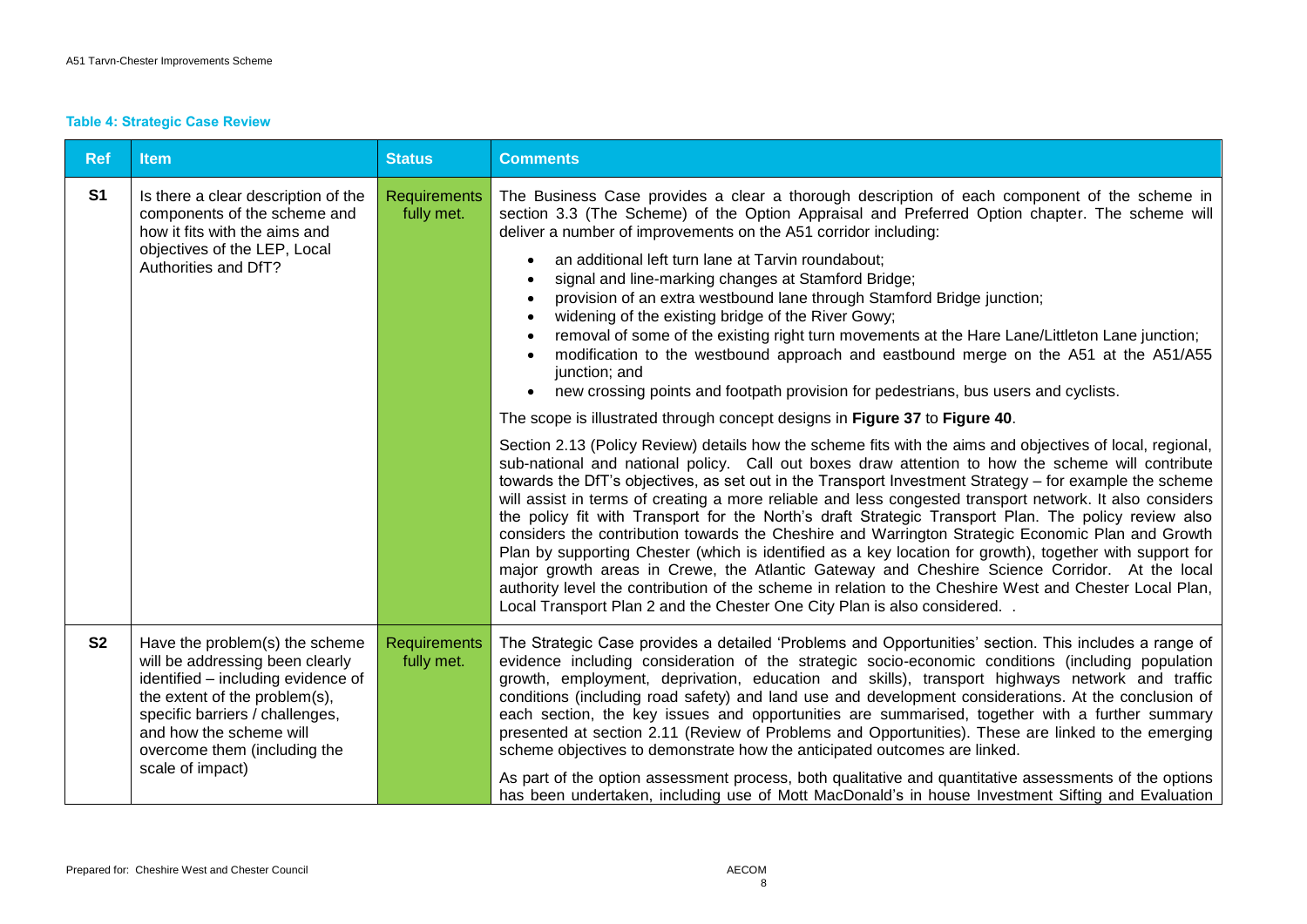| <b>Ref</b> | <b>Item</b>                                                                                                                                                                   | <b>Status</b>                     | <b>Comments</b>                                                                                                                                                                                                                                                                                                                                                                      |
|------------|-------------------------------------------------------------------------------------------------------------------------------------------------------------------------------|-----------------------------------|--------------------------------------------------------------------------------------------------------------------------------------------------------------------------------------------------------------------------------------------------------------------------------------------------------------------------------------------------------------------------------------|
|            |                                                                                                                                                                               |                                   | Tool, ARCADY3 and LINSIG3 to assess the extent to which the scheme will overcome the problems<br>identified.                                                                                                                                                                                                                                                                         |
|            |                                                                                                                                                                               |                                   | It is recommended that sections of the Strategic Case relating to problems and opportunities is<br>condensed as some of the information and supporting analysis has a limited impact on the case for<br>change and scheme objectives. The chapter could also be re-structured to make it easier to navigate.                                                                         |
| S3         | Has the impact of not<br>progressing the scheme been<br>set out, including supporting<br>evidence? Is there adequate<br>rationale to support why the<br>scheme is needed now? | <b>Requirements</b><br>fully met. | Section 3.4 identifies the impact of the scheme not progressing, including increased congestion on this<br>section of the corridor, impacting on the attractiveness of the area for future investment and reduced<br>access to opportunities to residents. Road safety and air quality issues are also referenced, which<br>could be exacerbated in the absence of the intervention. |
| <b>S4</b>  | Are there a clearly defined set of                                                                                                                                            | <b>Requirements</b><br>fully met. | Section 2.12 (Scheme Objectives) sets out the four objectives for the scheme including:                                                                                                                                                                                                                                                                                              |
|            | objectives for the scheme to<br>address the problem(s)<br>identified?                                                                                                         |                                   | Economic Growth: To achieve improved accessibility to facilitate economic growth and job<br>creation;                                                                                                                                                                                                                                                                                |
|            |                                                                                                                                                                               |                                   | Strategic Connectivity: To deliver transport network improvements that deliver enhanced<br>connectivity between Chester, Tarvin and key regional centres such as Crewe, Northwich,<br>Winsford and Manchester Airport;                                                                                                                                                               |
|            |                                                                                                                                                                               |                                   | Local Connectivity: To reduce levels of highway congestion and secure enhanced local<br>connectivity and encourage and facilitate transport between Chester and Tarvin, current and<br>future housing sites, employment an mixed-use developments; and                                                                                                                               |
|            |                                                                                                                                                                               |                                   | Wider Social Impacts: To ensure local residents enjoy a good quality of life and that the area<br>between Tarvin and Chester remains an attractive plan to live work and play.                                                                                                                                                                                                       |
|            |                                                                                                                                                                               |                                   | The objectives have been identified in response to the key problems and opportunities set out in the<br>Strategic Case, and are aligned to the policy analysis set out in section 2.13. The objectives have been<br>used to guide the development of the scheme components. The objectives are supported by a number<br>of sub-objectives.                                           |
|            |                                                                                                                                                                               |                                   | The Benefit Realisation Plan and Monitoring and Evaluation Report provides further detail to ensure the<br>objectives are in line with the SMART framework setting out the objectives against the outcomes, the<br>proposed methodology for measuring the performance indicators, and the timing following completion of<br>the scheme.                                              |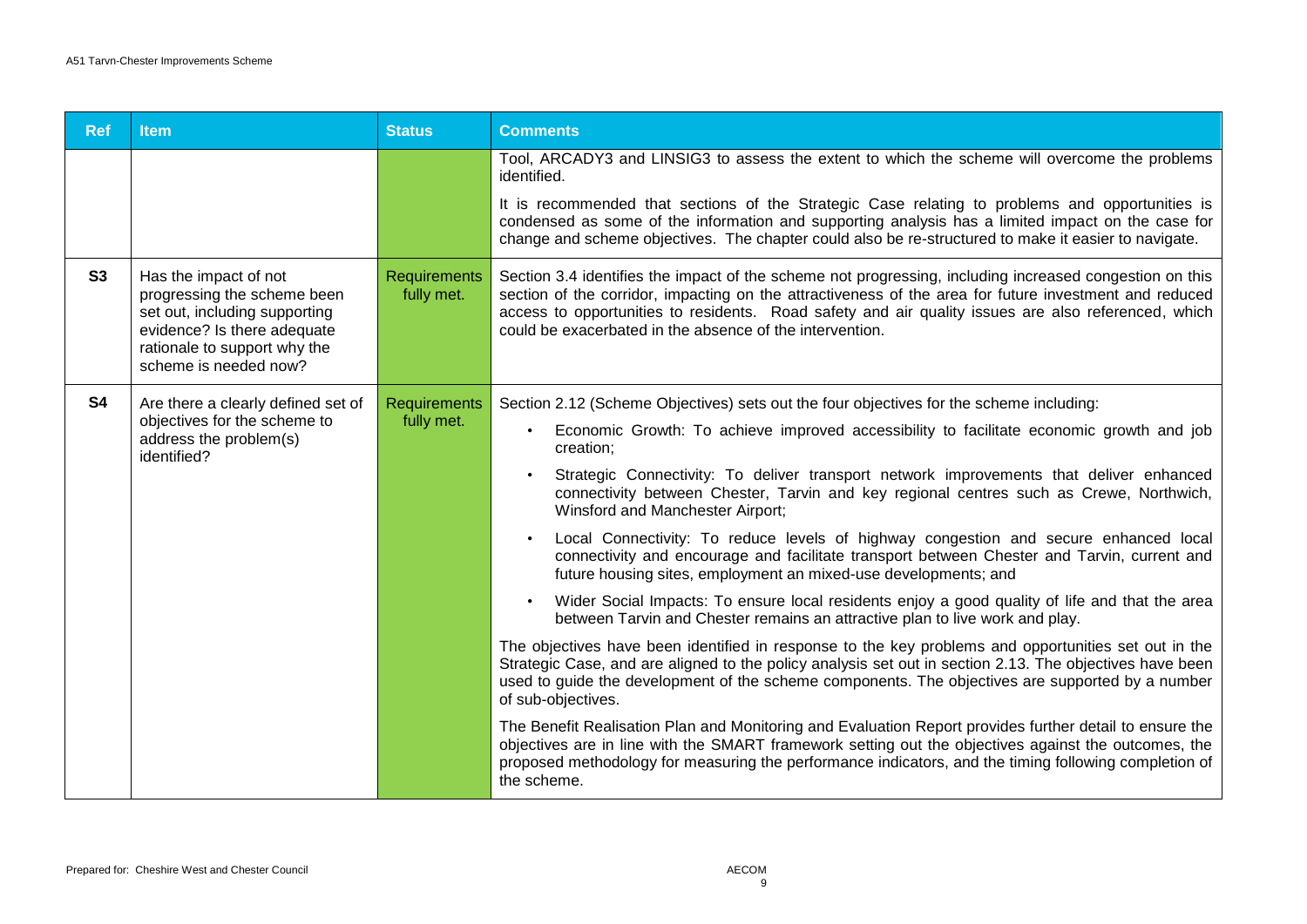| <b>Ref</b>                                                                                                              | <b>Item</b>                                                                                                                                                | <b>Status</b>                         | <b>Comments</b>                                                                                                                                                                                                                                                                                                                                                                                                                                                                                                                                                                                                                                                                                                                                                                                                                                                                                                                                                                                                                                                                                           |                                                                                                                            |                                                                                                                                                        |                                                                              |                                                                                                                  |
|-------------------------------------------------------------------------------------------------------------------------|------------------------------------------------------------------------------------------------------------------------------------------------------------|---------------------------------------|-----------------------------------------------------------------------------------------------------------------------------------------------------------------------------------------------------------------------------------------------------------------------------------------------------------------------------------------------------------------------------------------------------------------------------------------------------------------------------------------------------------------------------------------------------------------------------------------------------------------------------------------------------------------------------------------------------------------------------------------------------------------------------------------------------------------------------------------------------------------------------------------------------------------------------------------------------------------------------------------------------------------------------------------------------------------------------------------------------------|----------------------------------------------------------------------------------------------------------------------------|--------------------------------------------------------------------------------------------------------------------------------------------------------|------------------------------------------------------------------------------|------------------------------------------------------------------------------------------------------------------|
| S <sub>5</sub><br>Are the expected outcomes clear<br>- How will it be possible to know<br>when the objectives have been |                                                                                                                                                            | <b>Requirements</b><br>fully met.     | Successful delivery of the scheme will be monitored against the objectives/sub-objectives. The Benefit<br>Realisation Plan and Monitoring and Evaluation Report (appendices) clearly sets out the outcomes and<br>what will constitute success for the project, an example is provided below:                                                                                                                                                                                                                                                                                                                                                                                                                                                                                                                                                                                                                                                                                                                                                                                                             |                                                                                                                            |                                                                                                                                                        |                                                                              |                                                                                                                  |
|                                                                                                                         | met, and what will 'success'<br>actually mean?                                                                                                             |                                       | Sub-objective: Reduce<br>the number of rear-<br>ending accidents<br>occurring at junctions<br>along the A51 corridor<br>between Chester and<br>Tarvin, by increasing<br>capacity and improving<br>junction operation                                                                                                                                                                                                                                                                                                                                                                                                                                                                                                                                                                                                                                                                                                                                                                                                                                                                                      | Outcome:<br>Enhanced<br>highways safety<br>along the A51<br>corridor with<br>fewer road traffic<br>collisions<br>occurring | Performance<br>Indicator:<br>Decrease in the<br>annual number of<br>road traffic<br>collisions and<br>incidents occurring<br>along the A51<br>corridor | Methodology:<br>ATC counter;<br>and analysis<br>of highways<br>incident data | Timing:<br>Prior to or<br>during<br>delivery to<br>assess<br>baseline<br>data and 1<br>year / post<br>completion |
| S <sub>6</sub>                                                                                                          | Are there any remaining high<br>level internal/external constraints<br>or other factors that present a<br>material risk to the delivery of<br>this scheme? | <b>Requirements</b><br>partially met. | Risks, constraints and dependencies are set out in section 2.14 of the Strategic Case. Risks have been<br>identified across a number of themes including strategic, funding and infrastructure; while constraints<br>primarily relate to environmental considerations.<br>The key environmental constraints relates to the majority of the A51/B5132 junction falling within Flood<br>Zone 3. The crossing of the Rover Gowy and bridging structure requires further development in<br>consultation with the Environment Agency to detail the constraints. Further detail for the environmental<br>constraints is appended to the Business Case within the Environmental Constraints report (Appendix<br>$\mathbf{G}$ ).<br>Land acquisition also remains a key constraint. Cheshire West and Chester Council is progressing this<br>with relevant land owners. A Compulsory Purchase Order may be required to facilitate delivery of the<br>scheme. The programme allows 18 months to resolve land negotiation, acquisition and associated legal<br>constraints for land required to deliver the scheme. |                                                                                                                            |                                                                                                                                                        |                                                                              |                                                                                                                  |
| <b>S7</b>                                                                                                               | Have any inter-dependencies<br>which may affect the success of<br>the scheme been identified?                                                              | <b>Requirements</b><br>fully met.     | The development of the A51 Tarvin Road capacity improvement scheme is not dependent on any other<br>transport or regeneration scheme. Following consultation with Highways England and local Parish<br>Councils, no other dependencies or influences were identified.                                                                                                                                                                                                                                                                                                                                                                                                                                                                                                                                                                                                                                                                                                                                                                                                                                     |                                                                                                                            |                                                                                                                                                        |                                                                              |                                                                                                                  |
| S <sub>8</sub>                                                                                                          | Are any links with other schemes<br>clear?                                                                                                                 | <b>Requirements</b><br>fully met.     | The Strategic Case highlights that the scheme is on an important strategic route providing connectivity<br>to a number of key upcoming developments in Chester. Whilst there is potential for the A51 corridor<br>improvements to support nearby housing development opportunities, there are no specific planning<br>conditions linked to the scheme.                                                                                                                                                                                                                                                                                                                                                                                                                                                                                                                                                                                                                                                                                                                                                    |                                                                                                                            |                                                                                                                                                        |                                                                              |                                                                                                                  |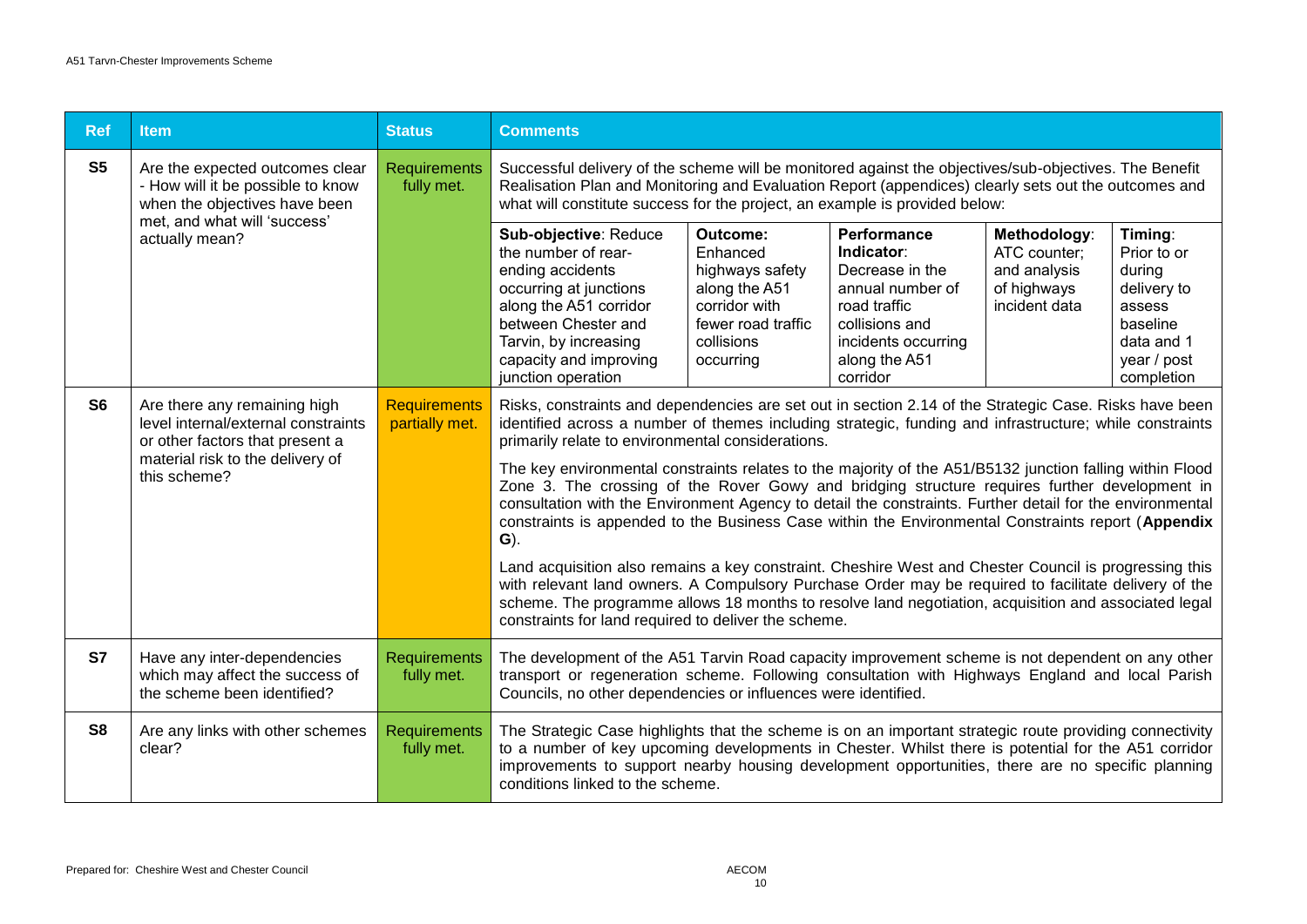| <b>Ref</b> | <b>Item</b>                                                                                                                                                                                         | <b>Status</b>                                | <b>Comments</b>                                                                                                                                                                                                                                                                                                                                                                                                                                                                                                                                                                                                                                                                                                                                                                                                                                                                                                                                                                                                                  |
|------------|-----------------------------------------------------------------------------------------------------------------------------------------------------------------------------------------------------|----------------------------------------------|----------------------------------------------------------------------------------------------------------------------------------------------------------------------------------------------------------------------------------------------------------------------------------------------------------------------------------------------------------------------------------------------------------------------------------------------------------------------------------------------------------------------------------------------------------------------------------------------------------------------------------------------------------------------------------------------------------------------------------------------------------------------------------------------------------------------------------------------------------------------------------------------------------------------------------------------------------------------------------------------------------------------------------|
| <b>S9</b>  | Have the main stakeholder<br>groups and their contribution to<br>the project been clearly defined?<br>This should include any potential<br>constraints or conflicts between<br>stakeholders groups. | <b>Requirements</b><br>substantially<br>met. | The key stakeholder groups and their project input/role responsibilities with reference to the scheme are<br>set out in Table 25 (Strategic Case section 2.14.5) and section 7.5 (Communications and Stakeholder<br>Management. The key stakeholders include Highways England, Parish Councils. Ward Members, bus<br>operators, cycling groups, emergency services, utility companies, Chester Growth Partnership, North<br>Wales local authorities, Cheshire East Council, local residents and landowners. The Business Case<br>highlights no conflicts between stakeholders groups have been identified.                                                                                                                                                                                                                                                                                                                                                                                                                       |
| <b>S10</b> | Is there a robust assessment of<br>different scheme options,<br>including the reasons for any<br>options being discounted?                                                                          | <b>Requirements</b><br>fully met.            | Chapter 3 (Option Appraisal and Preferred Option) sets out a robust assessment of options. This is<br>supported by an appended option assessment report (OAR) (Appendix A). A long list of 17 scheme<br>options was assessed including Do nothing, Do Minimum, Do Something and high cost scenarios.<br>These are reported in detail in section 5.2 of the OAR.                                                                                                                                                                                                                                                                                                                                                                                                                                                                                                                                                                                                                                                                  |
|            |                                                                                                                                                                                                     |                                              | Mott MacDonald used their in house Investment Sifting and Evaluation Tool to assess the long list of<br>options. This included the identification of sub-criteria under each of the objectives which were used to<br>assess the options, in addition to assessment criteria relating to deliverability. This facilitated a<br>comparison and ranking of all design options. The initial assessment led to four options being taken<br>forward for a more detailed level of assessment in terms of costs the wider economic benefits they can<br>produce and quantitatively determines how junctions will operate in the future with regard to queue<br>lengths and delays to journey times. This included assessment using junction models including<br>ARCADY and LINSIG. As there was no differentiation regarding the performance of options in terms of<br>wider economic benefits, the preferred option (Do Something 3) was taken forward to the Economic and<br>Financial Case based on the traffic modelling assessment. |
|            |                                                                                                                                                                                                     |                                              | A clear rationale for the preferred option and why other options have been discounted is presented both<br>in the main OBC and supporting OAR. Whilst the OBC reports scores of the preferred against the<br>objectives overall (Table 30), the section would be strengthened by including a narrative/summary of its<br>performance against each individual scheme objective.                                                                                                                                                                                                                                                                                                                                                                                                                                                                                                                                                                                                                                                   |
| <b>S11</b> | Have details of stakeholder and<br>public consultation been                                                                                                                                         | <b>Requirements</b><br>partially met.        | Section 2.12.5 highlights that the scheme was identified following public consultation on the Chester<br>Transport Strategy in 2014, which identified a series of pinch points.                                                                                                                                                                                                                                                                                                                                                                                                                                                                                                                                                                                                                                                                                                                                                                                                                                                  |
|            | provided?                                                                                                                                                                                           |                                              | The level of public consultation undertaken to date on the specific proposals is less than would normally<br>be expected at the OBC stage. Stakeholder engagement has been carried out with Highways England,<br>Christleton Parish Council, Littleton Parish Council, Guilden Sutton Parish Council, and Tarvin Parish<br>Council. The consultation included those groups identified as having significant interest and influence.<br>Section 2.14.5.1 sets out the key outcomes of this engagement, for instance Highways England has<br>expressed support for the scheme proposals due to the anticipated benefits attributable to reducing                                                                                                                                                                                                                                                                                                                                                                                   |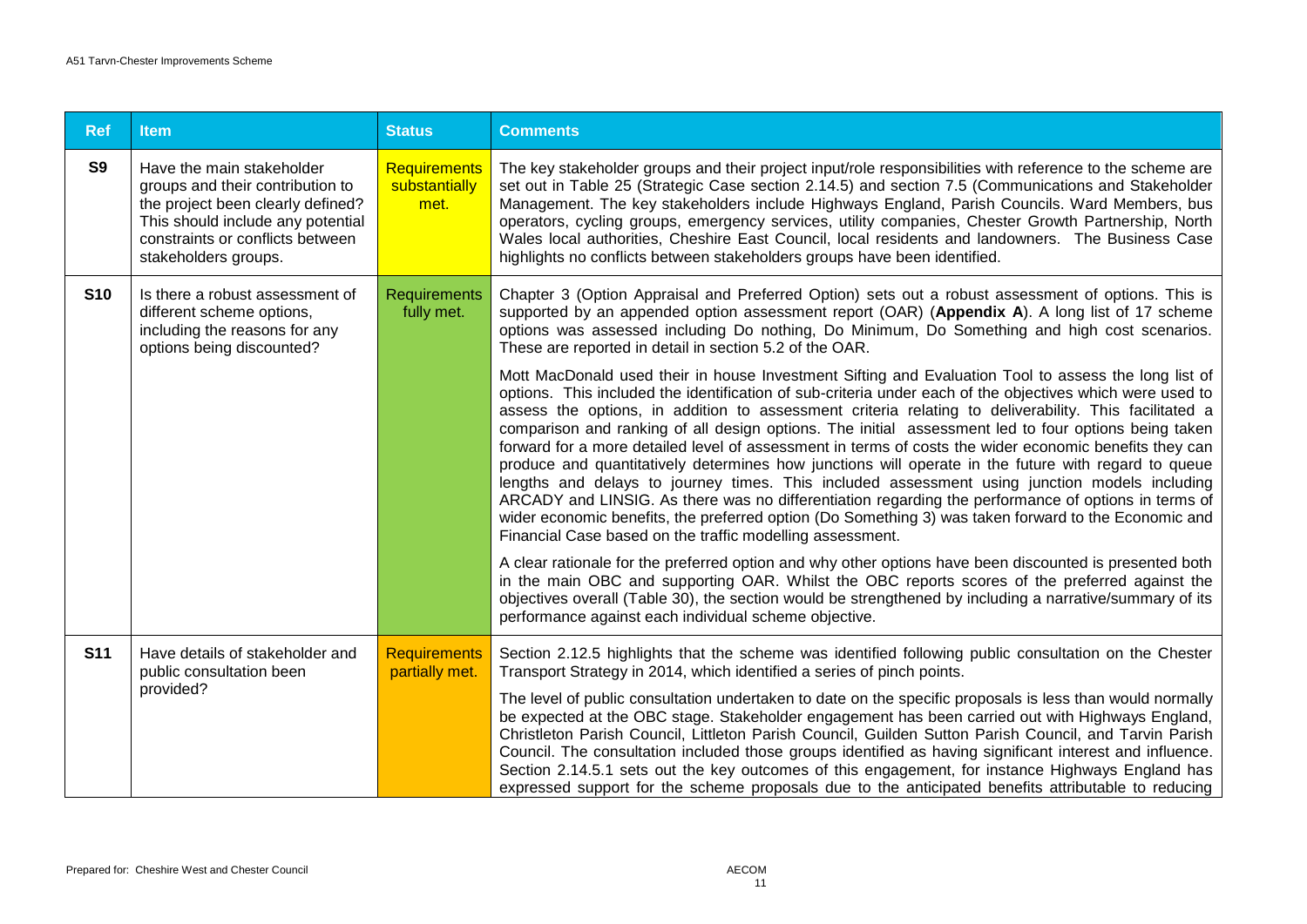| Ref | ltem | <b>Status</b> | <b>Comments</b>                                                                                                                                                                                                                                                                                                                                                                                                                                                                                                                     |
|-----|------|---------------|-------------------------------------------------------------------------------------------------------------------------------------------------------------------------------------------------------------------------------------------------------------------------------------------------------------------------------------------------------------------------------------------------------------------------------------------------------------------------------------------------------------------------------------|
|     |      |               | queuing on the A55 roundabout southbound exit slip at the junction with the A51.                                                                                                                                                                                                                                                                                                                                                                                                                                                    |
|     |      |               | Formal consultation with other key stakeholders, residents and members of the public has yet to occur.<br>This will be a key activity as the project moves forward, particularly for land owners adjacent the<br>scheme. This will be a specific statutory obligation should the scheme progress through Compulsory<br>Purchase Order process and for the introduction of Traffic Regulation Orders. Further consultation will<br>also be required with the Environment Agency regarding the amended structure over the River Gowy. |
|     |      |               | Section 2.14.5.1 identifies the stakeholders to be engaged through to Full Business Case – their roles<br>and influence and interest are set out in Appendix P (Stakeholder Engagement Strategy). This strategy<br>requires further development to identify specific proposals for future engagement including the type of<br>engagement proposed, communication mechanisms and timescales.                                                                                                                                         |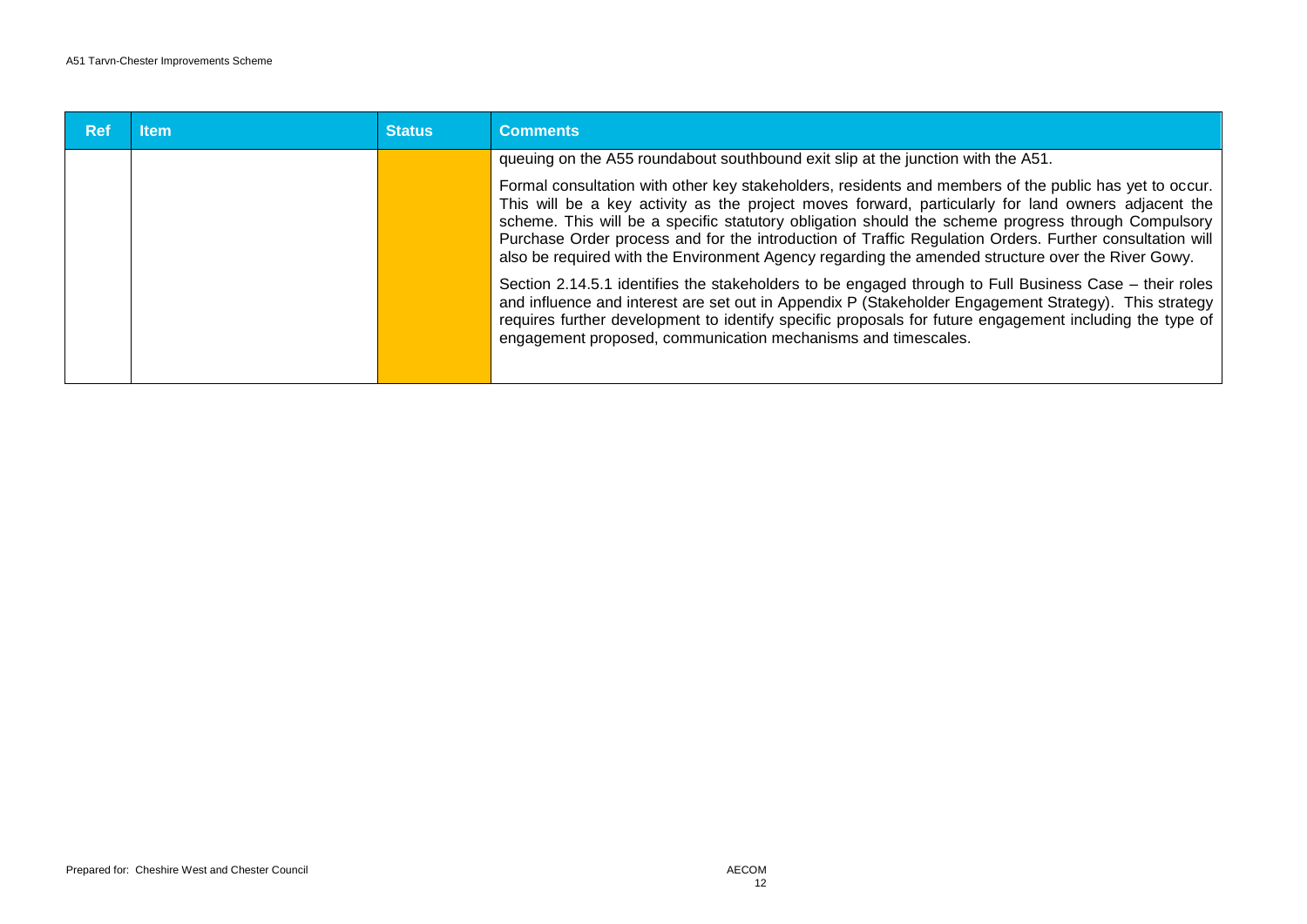### **3. Economic Case**

#### **Table 5: Economic Case Review Summary**

| Overall<br><b>Score</b>         |                                                                                                                                                                                                                                                                                                                                                                                                                                                                                                 | Requirements substantially met - the Economic Case has been prepared in<br>line with recommended approaches and guidance, and a proportionate<br>approach has been adopted in the assessment of scheme impacts. |  |  |  |  |  |
|---------------------------------|-------------------------------------------------------------------------------------------------------------------------------------------------------------------------------------------------------------------------------------------------------------------------------------------------------------------------------------------------------------------------------------------------------------------------------------------------------------------------------------------------|-----------------------------------------------------------------------------------------------------------------------------------------------------------------------------------------------------------------|--|--|--|--|--|
| <b>AECOM</b><br><b>Comments</b> | The Economic Case has demonstrated that the scheme represents high value for money,<br>with a BCR over 3.0. The approach to deriving the BCR is in line with appropriate<br>guidance and is represented by a proportionate approach to demand forecasting and<br>economic appraisal. The review of the Economic Case and supporting documentation has<br>highlighted a number of areas where additional information would help to further confirm<br>the robustness of the case for the scheme. |                                                                                                                                                                                                                 |  |  |  |  |  |
|                                 |                                                                                                                                                                                                                                                                                                                                                                                                                                                                                                 | It is recommended that the following issues are addressed:                                                                                                                                                      |  |  |  |  |  |
|                                 |                                                                                                                                                                                                                                                                                                                                                                                                                                                                                                 | • Add future maintenance costs to the economic appraisal to ensure that the whole life<br>costs of the scheme are reflected.                                                                                    |  |  |  |  |  |
|                                 | • Review issues identified below in relation to the Appraisal Summary Table.                                                                                                                                                                                                                                                                                                                                                                                                                    |                                                                                                                                                                                                                 |  |  |  |  |  |
|                                 | Clarify the timescales the identified GVA benefits relate to (per annum or total over the<br>construction period).                                                                                                                                                                                                                                                                                                                                                                              |                                                                                                                                                                                                                 |  |  |  |  |  |
|                                 | • Undertake a Distributional Impact Assessment of noise, air quality and accidents (at<br>the Full Business Case stage).                                                                                                                                                                                                                                                                                                                                                                        |                                                                                                                                                                                                                 |  |  |  |  |  |

| <b>Requirements fully met - No issues of note with the submission.</b>   |
|--------------------------------------------------------------------------|
| Requirements substantially met - Minor issues exist with the submission. |
| Requirements partially met - Medium issues exist with the submission.    |
| <b>Requirements not met - Critical issues exist with the submission.</b> |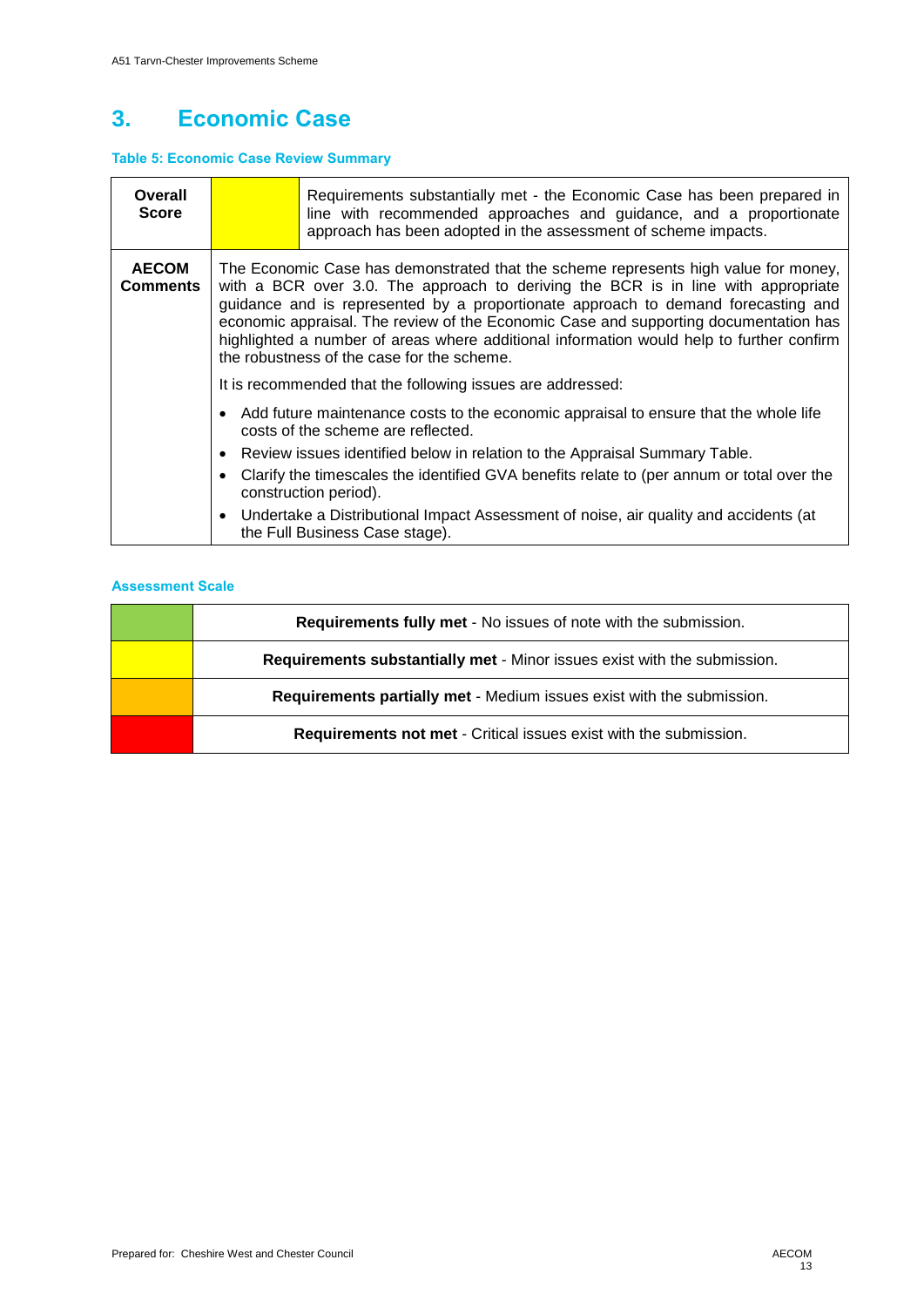#### **Table 6: Economic Case Review**

| <b>Ref</b>     | <b>Item</b>                                                                                        | <b>Status</b>                               | <b>Comments</b>                                                                                                                                                                                                                                                                                                                                                                                                                                                                                                                                                                                                                                                                                                        |
|----------------|----------------------------------------------------------------------------------------------------|---------------------------------------------|------------------------------------------------------------------------------------------------------------------------------------------------------------------------------------------------------------------------------------------------------------------------------------------------------------------------------------------------------------------------------------------------------------------------------------------------------------------------------------------------------------------------------------------------------------------------------------------------------------------------------------------------------------------------------------------------------------------------|
| E1             | Has a Value for Money Statement<br>been provided, including a BCR?                                 | <b>Requirements</b><br>fully met            | The Value for Money (VfM) of the scheme presented within the Economic Case reports an initial BCR<br>of 3.1, which equates to high Value for Money, according to the DfT's WebTAG guidance $-$ the<br>C&W LEP Growth Programme Assurance and Accountability Framework includes an expectation that<br>schemes have a BCR of over 2. An adjusted BCR of 3.2, including reliability benefits is also reported.<br>In parts of the Economic Case it is unclear as to whether the initial or adjusted BCR is the core value<br>$-$ it is understood that the 3.1 is the core value but this should be clarified throughout the Economic<br>Case, particularly for the sensitivity tests.                                   |
|                |                                                                                                    |                                             | A VfM Statement is included within the main Economic Case and includes TEE, PA and AMCB<br>tables. This is reported in more detail within Appendix E Economic Appraisal Report.                                                                                                                                                                                                                                                                                                                                                                                                                                                                                                                                        |
|                |                                                                                                    |                                             | There is no additional narrative to the VfM statement to explain if there are any currently non<br>monetised benefits which, if quantified could further strengthen the case - additional explanation of<br>further benefits which would add to the robustness of the VfM case would be useful.                                                                                                                                                                                                                                                                                                                                                                                                                        |
| E2             | Are there any key assumptions<br>relating to how the BCR has been<br>derived?                      | <b>Requirements</b><br>fully met            | The approach to calculating the BCR is standard with assumptions in line with WebTAG guidance -<br>User Time benefits are the largest overall benefit, derived from SATURN and TUBA appraisal.<br>Appendix C and D provide an overview of the modelling approach - which considers the assumptions<br>which have greatest impact on the overall BCR - additional benefits, including reliability impacts are<br>discussed.                                                                                                                                                                                                                                                                                             |
| E <sub>3</sub> | Is the basis for the calculation of<br>the Present Value of Benefits<br>(PVB) sufficiently robust? | <b>Requirements</b><br>fully met            | The generation of the Present Value of Benefits, has been prepared following a standard approach.<br>This involves outputs from demand forecasting, which input into a TUBA appraisal. TUBA has been<br>undertaken in line with appropriate guidance and demonstrates the core appraisal benefits. Additional<br>benefits, such as reliability benefits have also been captured.                                                                                                                                                                                                                                                                                                                                       |
| E4             | Is the basis for the calculation of<br>the Present Value of Cost (PVC)<br>sufficiently robust?     | <b>Requirements</b><br>substantially<br>met | Base scheme costs (prior to including QRA and Optimism bias) of £4,488,926 for the scheme. Table<br>35 confirms that these are in 2017 prices – it is recommended that this is also referenced in Table 34.<br>The Economic Case does not incorporate any costs for maintenance and renewals. The Financial<br>Case identifies that maintenance costs are estimated to be £35,000 over 20 years and will be<br>covered by the council's own maintenance budget. It is recommended that these costs are included<br>in the appraisal as it is understood that they represent additional costs. Given the scale of costs<br>quoted it is unlikely that they would have a material impact on the VfM case for the scheme. |
| E <sub>5</sub> | Has an appropriate level of<br>optimism bias been applied?                                         | <b>Requirements</b>                         | An optimism bias adjustment of 15% has been applied within the appraisal, in line with cost                                                                                                                                                                                                                                                                                                                                                                                                                                                                                                                                                                                                                            |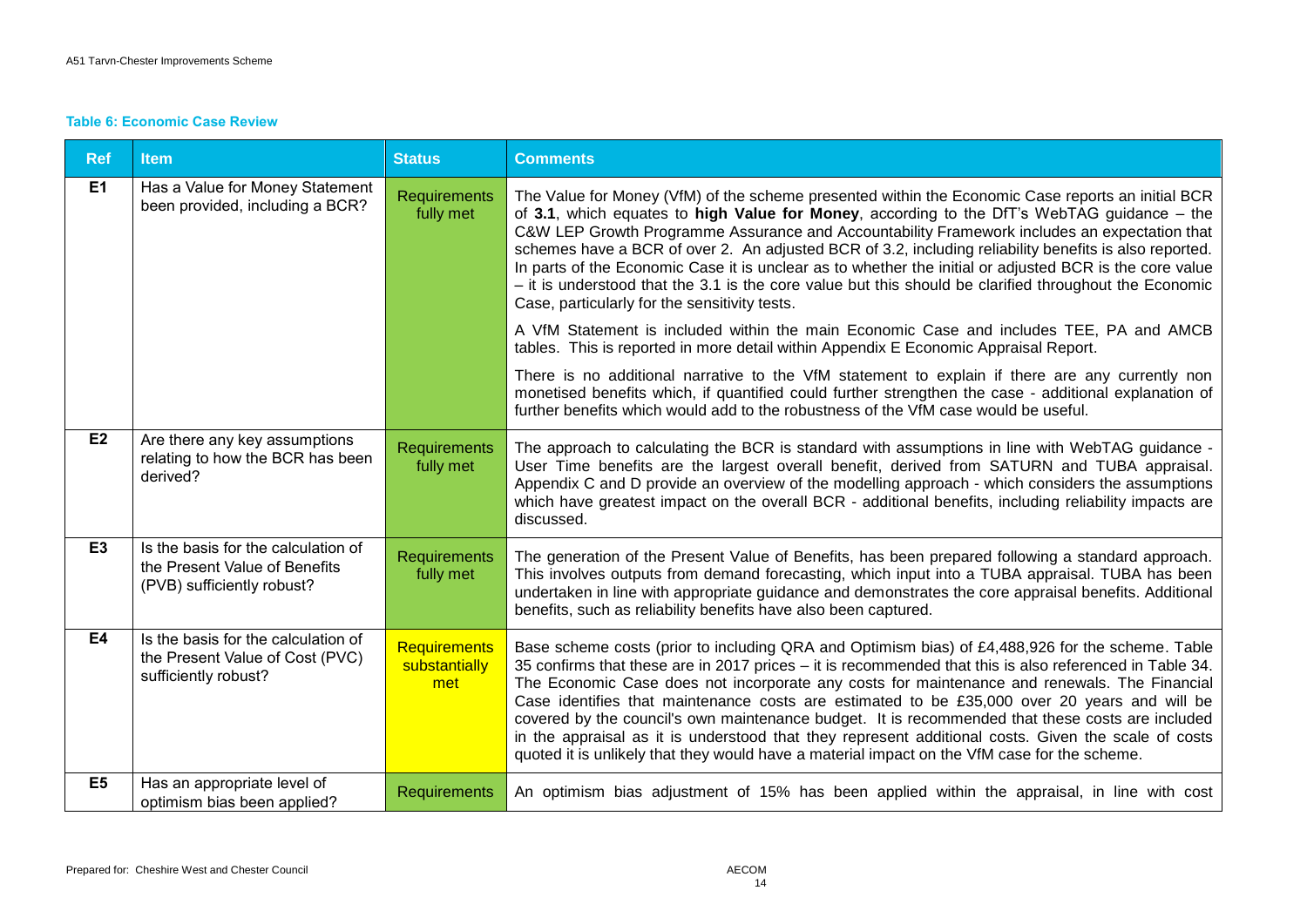| <b>Ref</b>     | <b>Item</b>                                                                                                                                                                                                        | <b>Status</b>                    | <b>Comments</b>                                                                                                                                                                                                                                                                                                                                                                                                                                                                                                                                                                                                                                                                                                                                                     |
|----------------|--------------------------------------------------------------------------------------------------------------------------------------------------------------------------------------------------------------------|----------------------------------|---------------------------------------------------------------------------------------------------------------------------------------------------------------------------------------------------------------------------------------------------------------------------------------------------------------------------------------------------------------------------------------------------------------------------------------------------------------------------------------------------------------------------------------------------------------------------------------------------------------------------------------------------------------------------------------------------------------------------------------------------------------------|
|                |                                                                                                                                                                                                                    | fully met                        | development to Stage 2 - the 15% has been applied to the scheme costs including QRA, in line with<br>WebTAG guidance (A1.2).                                                                                                                                                                                                                                                                                                                                                                                                                                                                                                                                                                                                                                        |
| E <sub>6</sub> | Has an appropriate level of risk<br>cost been included?                                                                                                                                                            | Requirements<br>fully met        | A Quantified Risk Assessment (QRA) has been undertaken for the scheme, this has placed a risk<br>value of £633,183. This represents around 14% of the base cost.                                                                                                                                                                                                                                                                                                                                                                                                                                                                                                                                                                                                    |
| E7             | Is the traffic modelling and<br>forecasting approach / tools<br>sufficiently robust? Has relevant<br>supporting documentation been<br>provided to substantiate that<br>modelling undertaken is fit for<br>purpose? | Requirements<br>fully met        | Base model update - The SATURN base model has been updated to represent 2017 conditions. The<br>focus of the update has been within the study area of the A51 corridor. Appendix C provides a<br>comprehensive record of the updates to the model. The model updates seem reasonable and the<br>resultant calibration and validation results are acceptable.<br>Forecasting Modelling - A forecasting report has been provided (Appendix D), which documents the<br>development of the future year model scenarios, and the scheme testing. This included the derivation<br>of 2020 and 2030 forecast years. Future year models have included relevant committed<br>developments within the study area, of which housing developments are particularly significant. |
|                |                                                                                                                                                                                                                    |                                  | Growth has been constrained to the current version of TEMPro (v7.2), across Cheshire West and<br>Chester.                                                                                                                                                                                                                                                                                                                                                                                                                                                                                                                                                                                                                                                           |
| E <sub>8</sub> | Have all other modelling<br>assumptions been made clear?                                                                                                                                                           | <b>Requirements</b><br>fully met | Modelling assumptions have been documented within the supporting Appendices - the modelling<br>approach and assumptions are reasonable and in line with a proportionate approach. It should be<br>noted however that the first modelling year does not reflect the scheme opening year defined within<br>the business case document - correcting this is not likely to a significant impact on the appraisal.                                                                                                                                                                                                                                                                                                                                                       |
| E10            | Are TUBA outputs robust?                                                                                                                                                                                           | Requirements<br>fully met        | TUBA output files are provided within Appendix B of the Economic Appraisal Report. This provides<br>details of the full report, including a documentation of TUBA warning records. TUBA has been run<br>through an appropriate version 1.9.9. The sectoring of TUBA benefits is also provided within<br>Appendix C of this document.                                                                                                                                                                                                                                                                                                                                                                                                                                |
|                |                                                                                                                                                                                                                    |                                  | The sectored benefits shows key benefits between the study area and the wider area. A small level<br>of disbenefits were identified - these typically cover minor movements within the corridor and<br>represent circa 1% reduction in total benefits and seem realistic given the proposed measures.                                                                                                                                                                                                                                                                                                                                                                                                                                                               |
|                |                                                                                                                                                                                                                    |                                  | TUBA presents outputs in terms of user time, vehicle operating costs, indirect tax, greenhouse gases<br>and scheme Investment costs.                                                                                                                                                                                                                                                                                                                                                                                                                                                                                                                                                                                                                                |
| E11            | Have all relevant options been<br>modelled / appraised?                                                                                                                                                            | Requirements<br>substantially    | The assessment of options in the Economic Case is limited to the preferred option $-$ at the OBC<br>stage it would normally be expected that a short list of options would be included in the economic<br>appraisal. It is however understood that it was agreed with the LEP that the appraisal could be                                                                                                                                                                                                                                                                                                                                                                                                                                                           |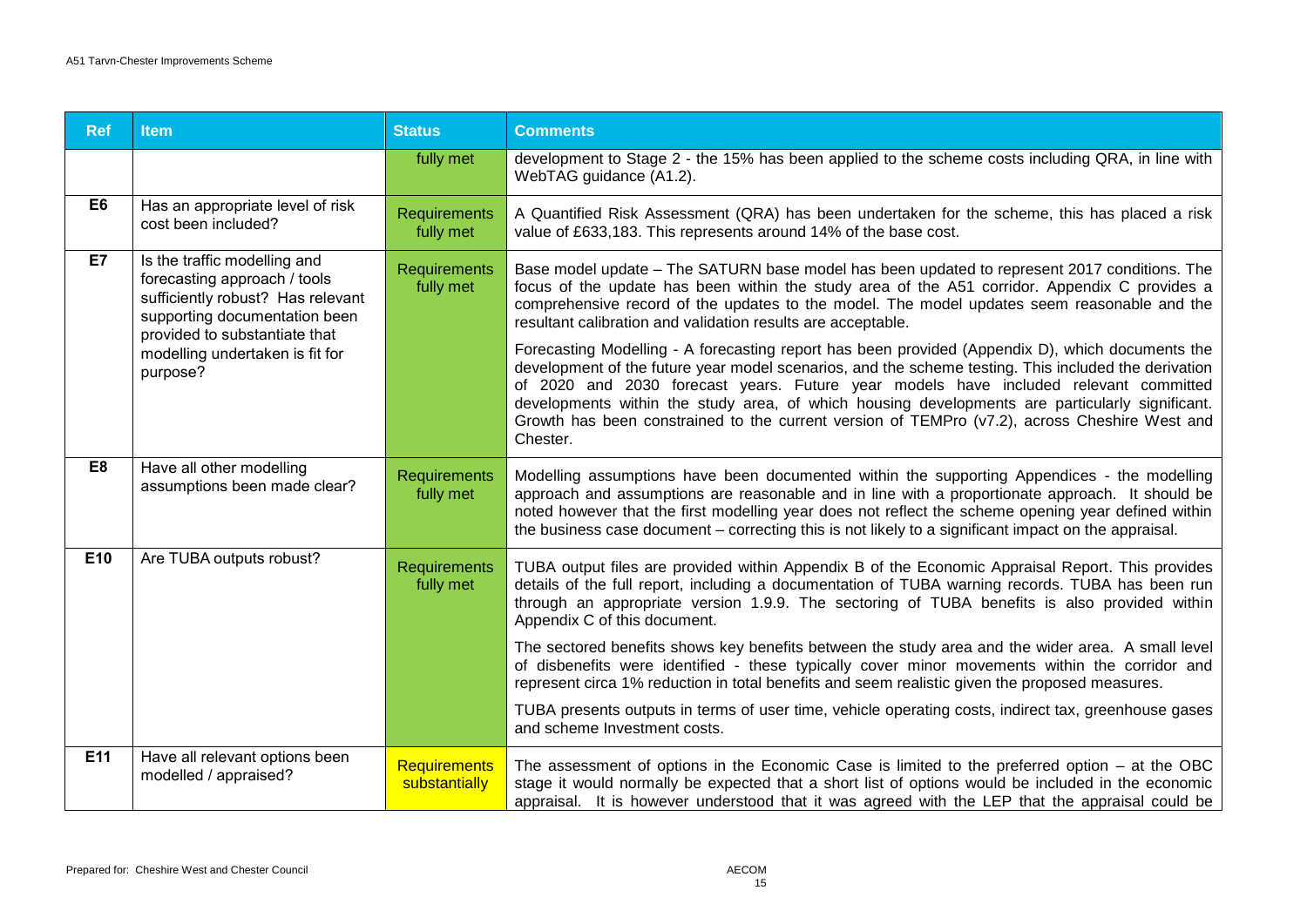| <b>Ref</b> | <b>Item</b>                                                                          | <b>Status</b>                        | <b>Comments</b>                                                                                                                                                                                                                                                                                                                                                                                                                                                                                                                                                                                                                                                                                                                                                                                                                                                                                                                                                                                                                                                                          |
|------------|--------------------------------------------------------------------------------------|--------------------------------------|------------------------------------------------------------------------------------------------------------------------------------------------------------------------------------------------------------------------------------------------------------------------------------------------------------------------------------------------------------------------------------------------------------------------------------------------------------------------------------------------------------------------------------------------------------------------------------------------------------------------------------------------------------------------------------------------------------------------------------------------------------------------------------------------------------------------------------------------------------------------------------------------------------------------------------------------------------------------------------------------------------------------------------------------------------------------------------------|
|            |                                                                                      | met                                  | limited to the preferred option given the relatively small scale of the scheme.<br>Following the<br>assessment of the long list of options, the four shortlisted options were assessed using junction<br>models (ARCADY and LINSIG) – results from these assessments were used to determine the<br>preferred option selected.                                                                                                                                                                                                                                                                                                                                                                                                                                                                                                                                                                                                                                                                                                                                                            |
| E12        | Have appropriate sensitivity tests<br>been undertaken?                               | <b>Requirements</b><br>fully met     | Three sensitivity tests are included, which identify the impact on the BCR following a 25% increase to<br>the scheme costs (Test 1), a reduction to the benefits of 25% and an increase to the costs of 25%<br>and a reduction of the benefits of 25% (Test 3) against the adjusted BCR. With the exception of Test<br>3 (BCR 1.9), all of the tests demonstrate that the BCR is still over 2.                                                                                                                                                                                                                                                                                                                                                                                                                                                                                                                                                                                                                                                                                           |
| E13        | Has a completed AST been<br>provided (with supporting<br>worksheets where relevant)? | <b>Requirements</b><br>partially met | A completed Appraisal Summary Table (AST) is provided within Appendix O - a summary is provided<br>in Table 48 within the Economic Case of the OBC. A number of the impacts which will have a smaller<br>impact on the overall case, such as noise, air quality, landscape - have been described as not<br>assessed (N/A). Whilst the quantification of these impacts may not be appropriate, a qualitative<br>assessment is recommended. Where no impact is expected, the impact should be identified as<br>neutral. It is recommended that a +7 to -7 scale is used (in line with WebTAG) where +3 equates to<br>'Large Beneficial', +2 is 'Moderate Beneficial' - the qualitative assessment currently identifies impacts<br>as 'Low' or Medium, without an indication of whether they are positive or negative. The AST also<br>refers to negative impacts in relation to Greenhouse Gases, but the figures would suggest a positive<br>impact.                                                                                                                                      |
| E14        | Are forecast housing, jobs and<br>GVA impacts provided robust /<br>realistic?        | <b>Requirements</b><br>partially met | The scheme is not expected to directly unlock particular housing or development sites for<br>employment i.e. through a planning condition that requires the implementation of the scheme. It is<br>however anticipated that the scheme will help contribute towards housing sites coming forward for<br>development. The Land Use and Economic Development Assessment Report (Appendix F) includes<br>an assessment of the GVA benefits that would results from the construction of additional housing,<br>assuming a 5% to 10% level of attribution from the scheme. There is not specific evidence to support<br>the selection of the 5% to 10% attribution value, but it appears to be a relatively conservative<br>assumption. This assessment identified the scheme has the potential to provide 10 to 20 jobs and<br>£433,800 to £864,500 GVA benefits relating to construction. It is not clear whether this value is per<br>annum or over a given time period – clarification should be provided within the OBC regarding the<br>period over which these benefits would pertain. |
| E15        | Has dependent development<br>been accounted for?                                     | <b>Requirements</b><br>fully met     | The development of the A51 Tarvin Road Capacity Improvements scheme is not dependent on any<br>other transport or regeneration schemes. Following consultation with key stakeholders such as<br>Highways England and local Parish Councils, there are also no dependencies or influences were                                                                                                                                                                                                                                                                                                                                                                                                                                                                                                                                                                                                                                                                                                                                                                                            |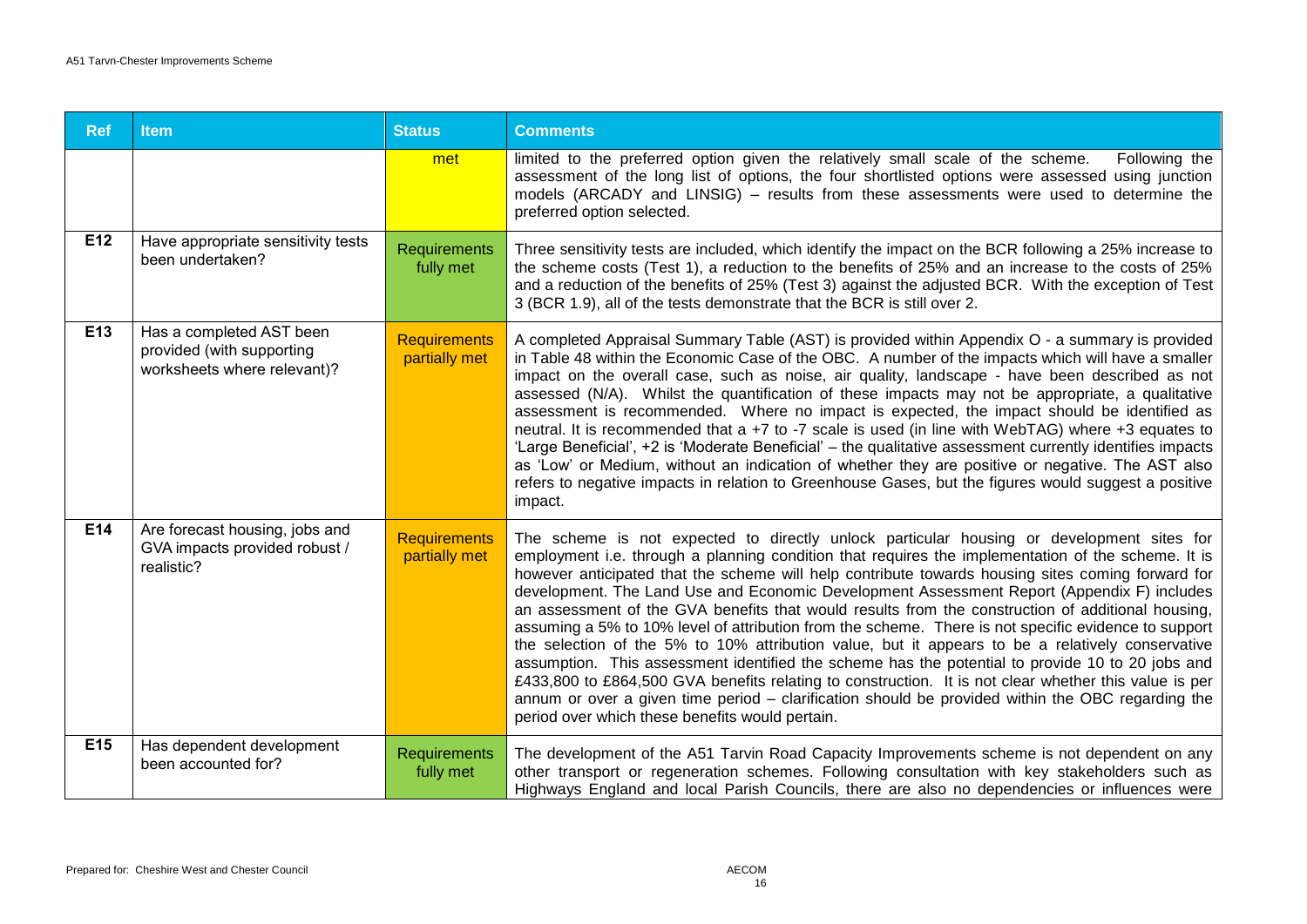| <b>Ref</b> | ltem                                                                               | <b>Status</b>                        | <b>Comments</b>                                                                                                                                                                                                                                                                                                                                                                                                                                                                                                                                                                                                                                                                                        |
|------------|------------------------------------------------------------------------------------|--------------------------------------|--------------------------------------------------------------------------------------------------------------------------------------------------------------------------------------------------------------------------------------------------------------------------------------------------------------------------------------------------------------------------------------------------------------------------------------------------------------------------------------------------------------------------------------------------------------------------------------------------------------------------------------------------------------------------------------------------------|
|            |                                                                                    |                                      | identified and all were supportive of the improvements identified within this scheme                                                                                                                                                                                                                                                                                                                                                                                                                                                                                                                                                                                                                   |
| E16        | Have all (relevant) Environmental<br>& Social Impacts been adequately<br>assessed? | Requirements<br>substantially<br>met | A Social Impact Appraisal has been carried out for the preferred option. This provides a qualitative<br>assessment of the key environmental and social impacts. The assessment shows that the scheme<br>could offer some further beneficial impacts in terms of journey quality and severance reduction. The<br>assessment covers both the construction and operational phase. A number of the environmental<br>criteria such as noise, air quality, landscape - have been described as not assessed (N/A). Whilst the<br>quantification of these impacts may not be appropriate, a qualitative assessment is recommended.<br>Where no impact is expected, the impact should be identified as neutral. |
| E17        | Have Distributional Impacts been<br>assessed in a robust manner?                   | Requirements<br>substantially<br>met | A Distributional Impacts Appraisal (DIA) has been carried out for the preferred option (a proportionate<br>assessment has been carried out). The DIA assesses the distribution of social groups within the<br>scheme impact area - including completion of GIS mapping and WebTAG tables for social group and<br>amenities indicators and IMD income domain distribution. It is noted that many of the sub impacts<br>were either 'not possible to assess', or 'not appraised'. The assessment highlights a full DIA of noise,<br>air quality and accidents will be assessed at the Full Business Case.                                                                                                |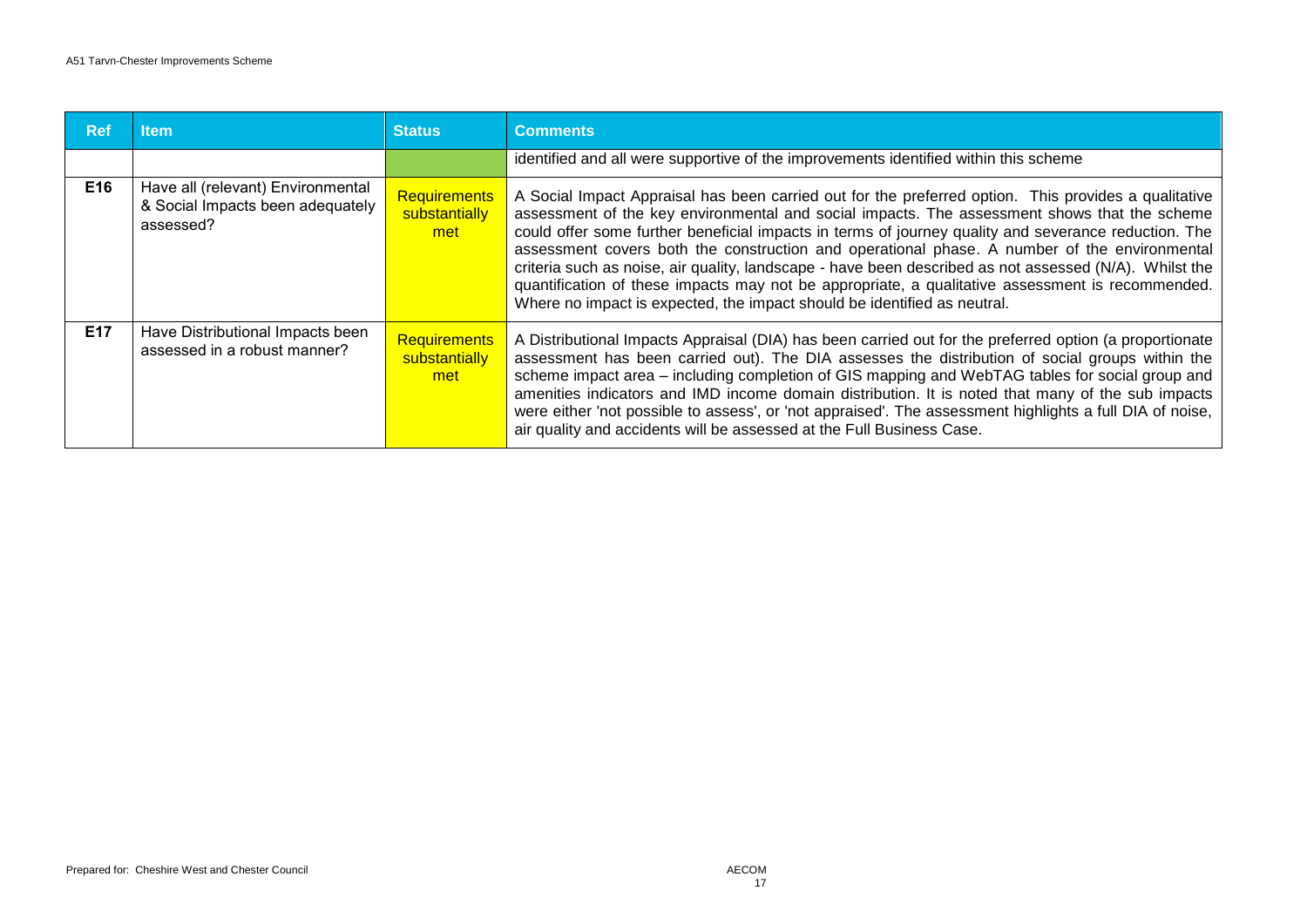### **4. Financial Case**

#### **Table 7: Financial Case Review Summary**

| Overall<br><b>Score</b>  |                                                                                                                                                                                                                                                                                   | Requirements substantially met                                                                                                                                                                                                                                                                        |  |  |  |
|--------------------------|-----------------------------------------------------------------------------------------------------------------------------------------------------------------------------------------------------------------------------------------------------------------------------------|-------------------------------------------------------------------------------------------------------------------------------------------------------------------------------------------------------------------------------------------------------------------------------------------------------|--|--|--|
| <b>AECOM</b><br>Comments | The total cost estimate for the scheme is £5,398,839 including risk and inflation. The cost<br>estimate was prepared by Mott MacDonald - CWaC Council proposes to review the costs<br>as part of further scheme development work.                                                 |                                                                                                                                                                                                                                                                                                       |  |  |  |
|                          |                                                                                                                                                                                                                                                                                   | The C&W LEP is set to provide 67% via the Local Growth Fund, CWaC Council is to<br>provide 32.2% with 0.8% of the costs being from a Section 106 contribution. The funding<br>from the C&W LEP is dependent upon the successful outcome from the submission of the<br>Outline and Full Business Case. |  |  |  |
|                          |                                                                                                                                                                                                                                                                                   | It is recommended that the following issues are addressed:                                                                                                                                                                                                                                            |  |  |  |
|                          | • CWaC Council to undertake a detailed review of the scheme costs on an ongoing<br>basis, including the assumptions identified in the Scheme Costs Report (Appendix L).<br>Clarify that the maintenance costs identified relate to additional costs resulting from the<br>scheme. |                                                                                                                                                                                                                                                                                                       |  |  |  |
|                          | • Adjust the profile for monitoring and evaluation costs so reflect that budget will be<br>required 1 and 4 years after opening.                                                                                                                                                  |                                                                                                                                                                                                                                                                                                       |  |  |  |
|                          | Review the scheme cost estimate if it is concluded that a CPO is required.<br>$\bullet$                                                                                                                                                                                           |                                                                                                                                                                                                                                                                                                       |  |  |  |
|                          | $\bullet$                                                                                                                                                                                                                                                                         | Ahead of the FBC submission, documentation should be provided to confirm that the<br>local contribution is confirmed based on the final target costs. This should include sign-<br>off from the Section 151 officer.                                                                                  |  |  |  |

| <b>Requirements fully met - No issues of note with the submission.</b>   |
|--------------------------------------------------------------------------|
| Requirements substantially met - Minor issues exist with the submission. |
| Requirements partially met - Medium issues exist with the submission.    |
| <b>Requirements not met - Critical issues exist with the submission.</b> |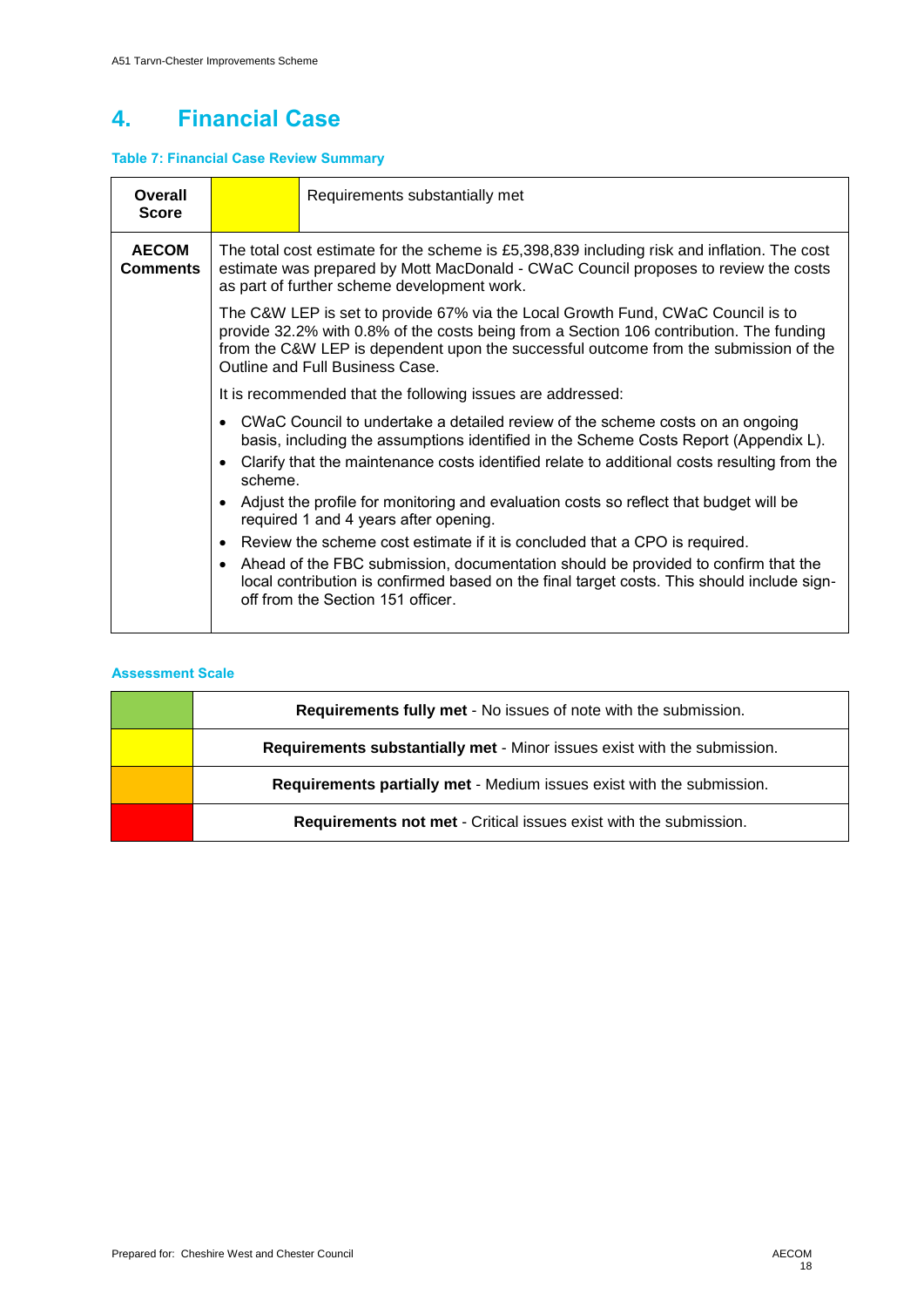#### **Table 8: Financial Case Review**

| <b>Ref</b>     | <b>Item</b>                                                                                                                                                | <b>Status</b>                        | <b>Comments</b>                                                                                                                                                                                                                                                                                                                                                                                                                                                                                                                                                                                                                                                                                                                               |
|----------------|------------------------------------------------------------------------------------------------------------------------------------------------------------|--------------------------------------|-----------------------------------------------------------------------------------------------------------------------------------------------------------------------------------------------------------------------------------------------------------------------------------------------------------------------------------------------------------------------------------------------------------------------------------------------------------------------------------------------------------------------------------------------------------------------------------------------------------------------------------------------------------------------------------------------------------------------------------------------|
| F <sub>1</sub> | Is the expected whole life cost of the<br>scheme robust, including the base cost<br>and risk allowance in outturn prices<br>drawn from industry forecasts? | <b>Requirements</b><br>partially met | The construction costs for the scheme have been estimated at £5,398,839 - this includes and<br>allowance for inflation and a Quantified Risk Assessment (QRA) and monitoring and evalutions<br>costs. Scheme costs have been prepared by Mott MacDonald - a Scheme Costs Report<br>(Appendix L) is provided. This identified that costs were derived using rates from similar sized<br>projects and SPONS 2017, which is an industry price guide for highways projects. The<br>Scheme Costs Report identified the assumptions made and exclusions that apply to the cost<br>estimate. For example it is assumed that normal working hours apply and the subbase under<br>existing carriageway is acceptable and will not require replacement. |
|                |                                                                                                                                                            |                                      | Section 5.5 identifies that a potential CPO process for the scheme could add an additional<br>£50,000 to £100,000 the scheme costs. These costs have not been added to the cost<br>estimate, but the work programme (Appendix N) allows time for the CPO process.                                                                                                                                                                                                                                                                                                                                                                                                                                                                             |
|                |                                                                                                                                                            |                                      | An independent review of the scheme costs has not been undertaken. Whilst such a review is<br>not a critical requirement for a scheme of this size, it is recommended that CWaC council<br>undertakes a detailed review of the costs going forward, including the assumptions and<br>exclusions identified in the Scheme Costs Report.                                                                                                                                                                                                                                                                                                                                                                                                        |
|                |                                                                                                                                                            |                                      | Target costs will be required prior to submission of the Full Business Case.                                                                                                                                                                                                                                                                                                                                                                                                                                                                                                                                                                                                                                                                  |
| F <sub>2</sub> | Has a cost profile been provided<br>showing year on year costs, and<br>breakdown by cost type and parties on<br>whom they fall?                            | <b>Requirements</b><br>fully met.    | A cost profile for the scheme is provided in Table 54, which splits the total costs by year and by<br>funding source (i.e. LGF, Local contribution and Section 106). This is further broken down in<br>the Scheme Costs Report (Appendix L). Of the total cost (£5,398,839), £3,617,222 (67%) is to<br>be funded by the LEP, with £1,741,000 (32.2%) from CWaC and £40,617 (0.8%) from a<br>Section 106 developer contribution.<br>A budget of £52,000 has been identified for monitoring and evaluation - this will take place at                                                                                                                                                                                                            |
|                |                                                                                                                                                            |                                      | one and four years past completion so this budget should be distributed (excluding baseline<br>costs) across 2021/22 and 2024/2025.                                                                                                                                                                                                                                                                                                                                                                                                                                                                                                                                                                                                           |
| F <sub>3</sub> | Have details of key financial risks been<br>provided and is the risk cost allowance<br>robust?                                                             | <b>Requirements</b><br>fully met.    | A QRA has been undertaken which calculated risk to be £633,183 or approximately 14% of the<br>total scheme costs. Further commentary relating to funding risks (financial) are reported in<br>section 7.8 (Risk Management and Mitigation) of the Management Case. The QRA is included<br>in Appendix $K$ – this includes a risk register which sets out the key risks and proposed<br>mitigation measures.                                                                                                                                                                                                                                                                                                                                   |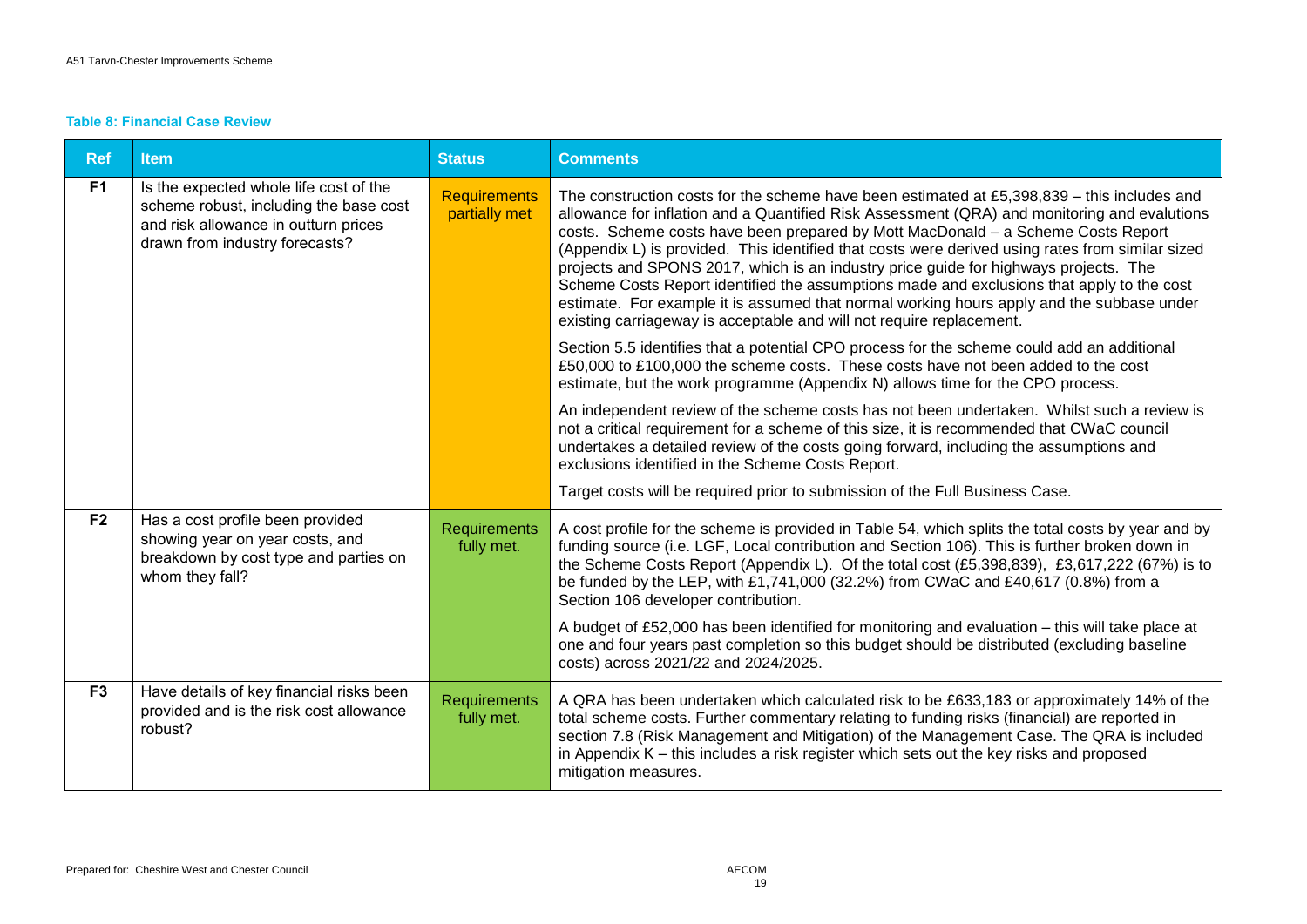| <b>Ref</b>     | <b>Item</b>                                                                                     | <b>Status</b>                                | <b>Comments</b>                                                                                                                                                                                                                                                                                                                                                                                                                                                                                                                                                                                                                                                                                                                                                                                                                                                                                                                                                                                                                                                                                                                                                                                                                                                                                                                                                                                |
|----------------|-------------------------------------------------------------------------------------------------|----------------------------------------------|------------------------------------------------------------------------------------------------------------------------------------------------------------------------------------------------------------------------------------------------------------------------------------------------------------------------------------------------------------------------------------------------------------------------------------------------------------------------------------------------------------------------------------------------------------------------------------------------------------------------------------------------------------------------------------------------------------------------------------------------------------------------------------------------------------------------------------------------------------------------------------------------------------------------------------------------------------------------------------------------------------------------------------------------------------------------------------------------------------------------------------------------------------------------------------------------------------------------------------------------------------------------------------------------------------------------------------------------------------------------------------------------|
| F4             | Are funding sources to cover the full<br>scheme cost clearly set out?                           | Requirements<br>fully met.                   | Funding sources to cover the full scheme costs (£5,398,839) are clearly set out in section 5.6.<br>C&W LEP is set to provide 67% via the Local Growth Fund, CWaC Council is to provide 32.2%<br>with 0.8% of the costs being from a Section 106 contribution.                                                                                                                                                                                                                                                                                                                                                                                                                                                                                                                                                                                                                                                                                                                                                                                                                                                                                                                                                                                                                                                                                                                                  |
| F <sub>5</sub> | Is there sufficient evidence to support<br>third party / alternative funding<br>contributions?  | <b>Requirements</b><br>substantially<br>met. | It is understood that the £40,617 Section 106 contribution from the Saighton Camp Housing<br>Development has already been secured from the developer - it is recommended that evidence<br>of this should be provided. With regard to the contribution from CWaC Council, a number of<br>cabinet papers are attached at Appendix M. A paper entitled 'Bid for Local Growth Fund 3 and<br>Local Transport Majors' (July 2016) provides approval for the submission of the Local Growth<br>Fund 3 (LGF) funding bid via the Cheshire and Warrington Local Enterprise Partnership<br>(CWLEP). It also approved the use of Council funding as match to draw down the Local<br>Growth Fund 3 monies and ring fence the identified funding for delivery of the proposed<br>schemes. The A51 scheme is listed as a forming part of the bid and the local contribution<br>required is identified based on the original budget allocation (£3,686,000 from the C&W LEP,<br>plus £1,741,000 from CWaC).<br>In advance of the FBC submission, is it recommended that a further Cabinet paper is prepared<br>confirming the apportionment between the funding sources based on the target cost.                                                                                                                                                                                                             |
| F <sub>6</sub> | Have the impacts of third party /<br>alternative funding not coming forward<br>been considered? | <b>Requirements</b><br>substantially<br>met. | The OBC submission does not include the impact of the funding not coming forward from the<br>C&W LEP. However there is a high level of certainty about the contribution by C&W LEP<br>subject to successful submission of the OBC to the P&I Committee. Whilst the local<br>contribution is not considered to be at risk, the risk register in the QRA identifies that a change<br>in the political administration at CWaC could result in the scheme becoming a lower priority and<br>potentially result in it not being delivered. In order to mitigate this risk it is recommended that a<br>cabinet paper is prepared to identify a specific financial commitment to the scheme based on<br>the scheme cost - this should be prepared in advance of the FBC submission. It is understood<br>that the £40,617 Section 106 contribution from the Saighton Camp Housing Development has<br>already been secured from the developer – it is recommended that evidence of this should be<br>provided. Any increase in the scheme costs would require the CWaC contribution to increase<br>to cover any cost increases as the C&W LEP contribution cannot exceed the allocation<br>$(E3,686,000)$ .<br>It is recommended that the approach to handling any increase in the scheme costs should be<br>set out e.g. whether an additional local contribution would be sought or whether the scheme |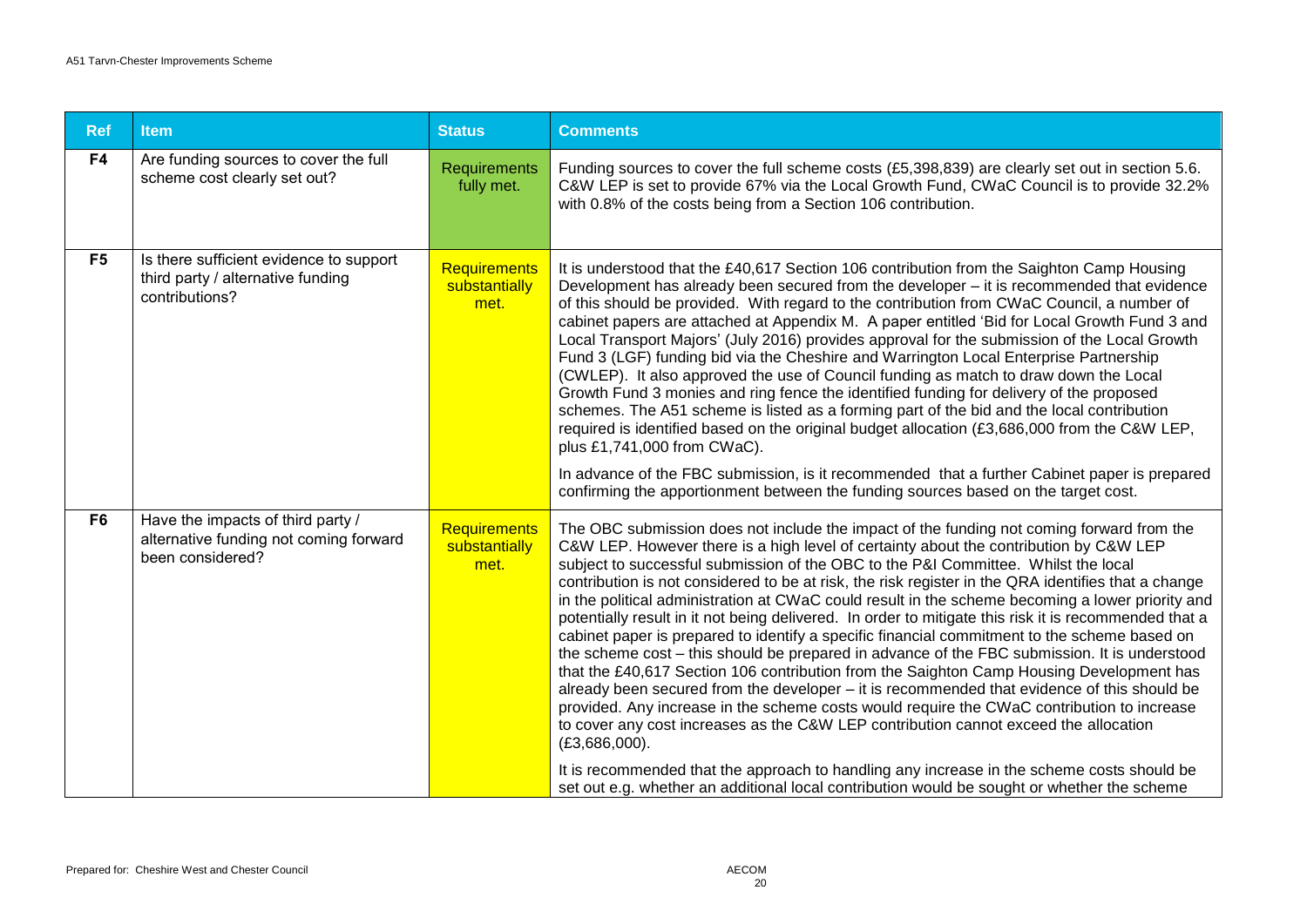| <b>Ref</b> | <b>Item</b>                                                                                                                                                                                                               | <b>Status</b>                                | <b>Comments</b>                                                                                                                                                                                                                                                                                                                                                                                                                                 |
|------------|---------------------------------------------------------------------------------------------------------------------------------------------------------------------------------------------------------------------------|----------------------------------------------|-------------------------------------------------------------------------------------------------------------------------------------------------------------------------------------------------------------------------------------------------------------------------------------------------------------------------------------------------------------------------------------------------------------------------------------------------|
|            |                                                                                                                                                                                                                           |                                              | specification would be changed or reduced e.g. through value engineering?                                                                                                                                                                                                                                                                                                                                                                       |
| F7         | Has the long-term financial sustainability<br>of the scheme been demonstrated,<br>including robust plans to ensure the<br>affordability of any ongoing costs for<br>operation, maintenance and major<br>capital renewals? | <b>Requirements</b><br>substantially<br>met. | Maintenance costs are estimated to be £35k over 20 years and will be covered by the Council's<br>own maintenance budget. These costs have been prepared by CWaC Council. It is<br>understood that these are additional costs, but this should be clarified within the OBC.                                                                                                                                                                      |
| F8         | Has evidence of appropriate S151<br>Officer sign-off been provided?                                                                                                                                                       | <b>Requirements</b><br>partially met         | A signature from the S151 officer has not been provided, but a number of CWaC Council<br>cabinet papers are attached at Appendix M to highlight that the council agree to ring fence<br>monies for the local contribution match funding as part of submission to Local Growth Fund for<br>their schemes. At FBC stage, evidence of approval by the Section 151 officer for the local<br>contribution based on the target cost will be required. |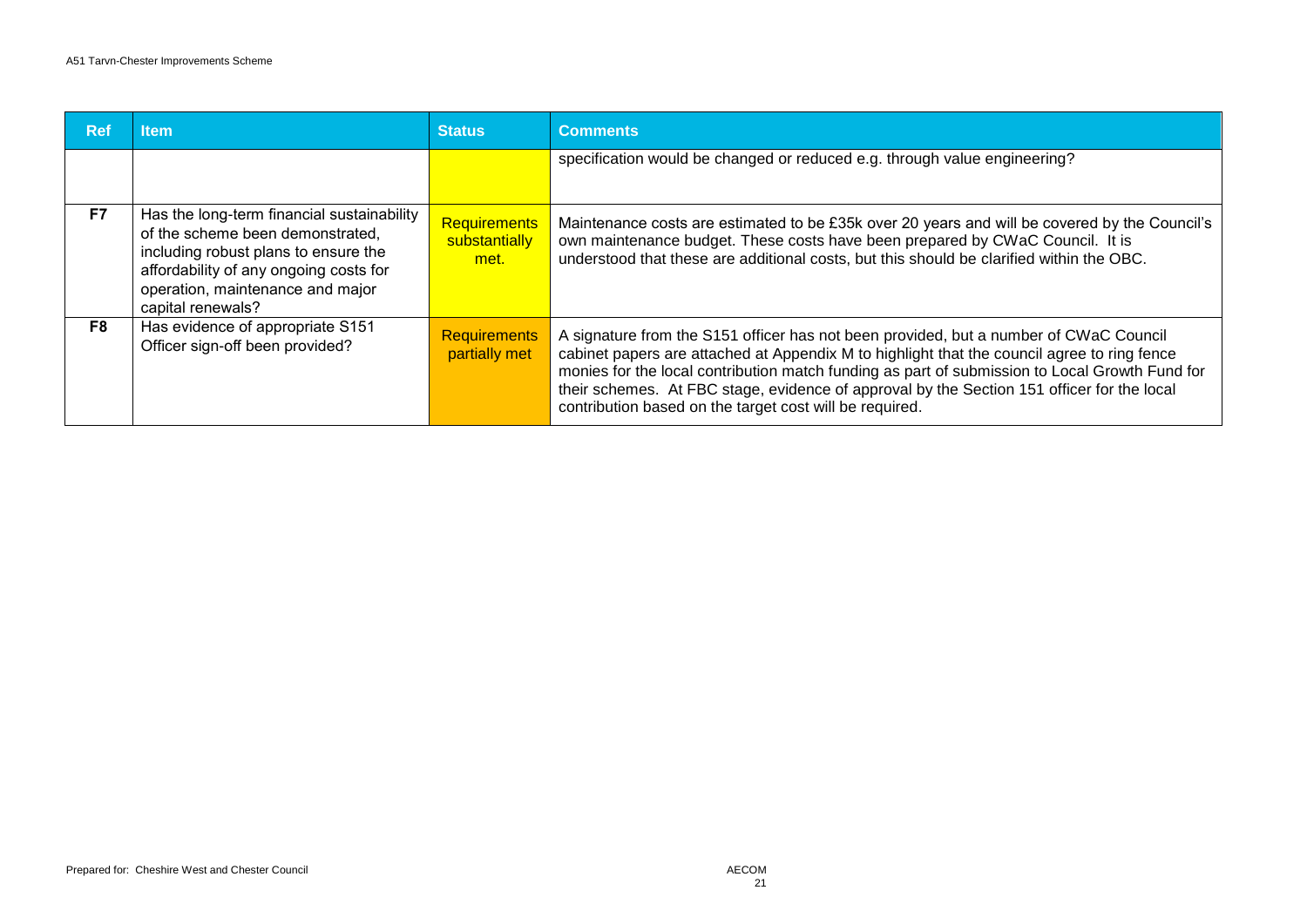### **5. Commercial Case**

#### **Table 9: Commercial Case Review Summary**

| <b>Overall</b><br><b>Score</b>  |                                                                                                                                                                                                                                                                                                                                                           | Requirements partially met                                                                                                                          |  |  |  |  |
|---------------------------------|-----------------------------------------------------------------------------------------------------------------------------------------------------------------------------------------------------------------------------------------------------------------------------------------------------------------------------------------------------------|-----------------------------------------------------------------------------------------------------------------------------------------------------|--|--|--|--|
| <b>AECOM</b><br><b>Comments</b> | The Commercial Case identifies a range of potential procurement options for the delivery<br>of the scheme. Whilst it is identified that procuring a design consultant and then a<br>separate contractor for the construction of the scheme is the preferred option, it is also<br>proposed to consider the SCAPE framework further as a potential option. |                                                                                                                                                     |  |  |  |  |
|                                 |                                                                                                                                                                                                                                                                                                                                                           | Further work is required in order to understand which option best meets the requirements<br>of before a robust procurement strategy can be defined. |  |  |  |  |
|                                 |                                                                                                                                                                                                                                                                                                                                                           | It is recommended that the following issues are addressed:                                                                                          |  |  |  |  |
|                                 | • CWaC Council to undertake a thorough review of the available procurement options,<br>including an assessment of the respective advantages and disadvantages of each<br>option.                                                                                                                                                                          |                                                                                                                                                     |  |  |  |  |
|                                 | • Determine and set out proposed payment mechanisms / pricing framework once the<br>contract has been determined                                                                                                                                                                                                                                          |                                                                                                                                                     |  |  |  |  |
|                                 |                                                                                                                                                                                                                                                                                                                                                           | • Further clarify risk allocation/transfer, including allocation of risks within the QRA.                                                           |  |  |  |  |
|                                 | • Provide further details of proposed arrangements for contract management based on<br>the contract type.                                                                                                                                                                                                                                                 |                                                                                                                                                     |  |  |  |  |
|                                 | Provide evidence of approval for the selected procurement route from the Head of<br>$\bullet$<br>Procurement at CWaC.                                                                                                                                                                                                                                     |                                                                                                                                                     |  |  |  |  |
|                                 |                                                                                                                                                                                                                                                                                                                                                           |                                                                                                                                                     |  |  |  |  |

| Requirements fully met - No issues of note with the submission.          |
|--------------------------------------------------------------------------|
| Requirements substantially met - Minor issues exist with the submission. |
| Requirements partially met - Medium issues exist with the submission.    |
| Requirements not met - Critical issues exist with the submission.        |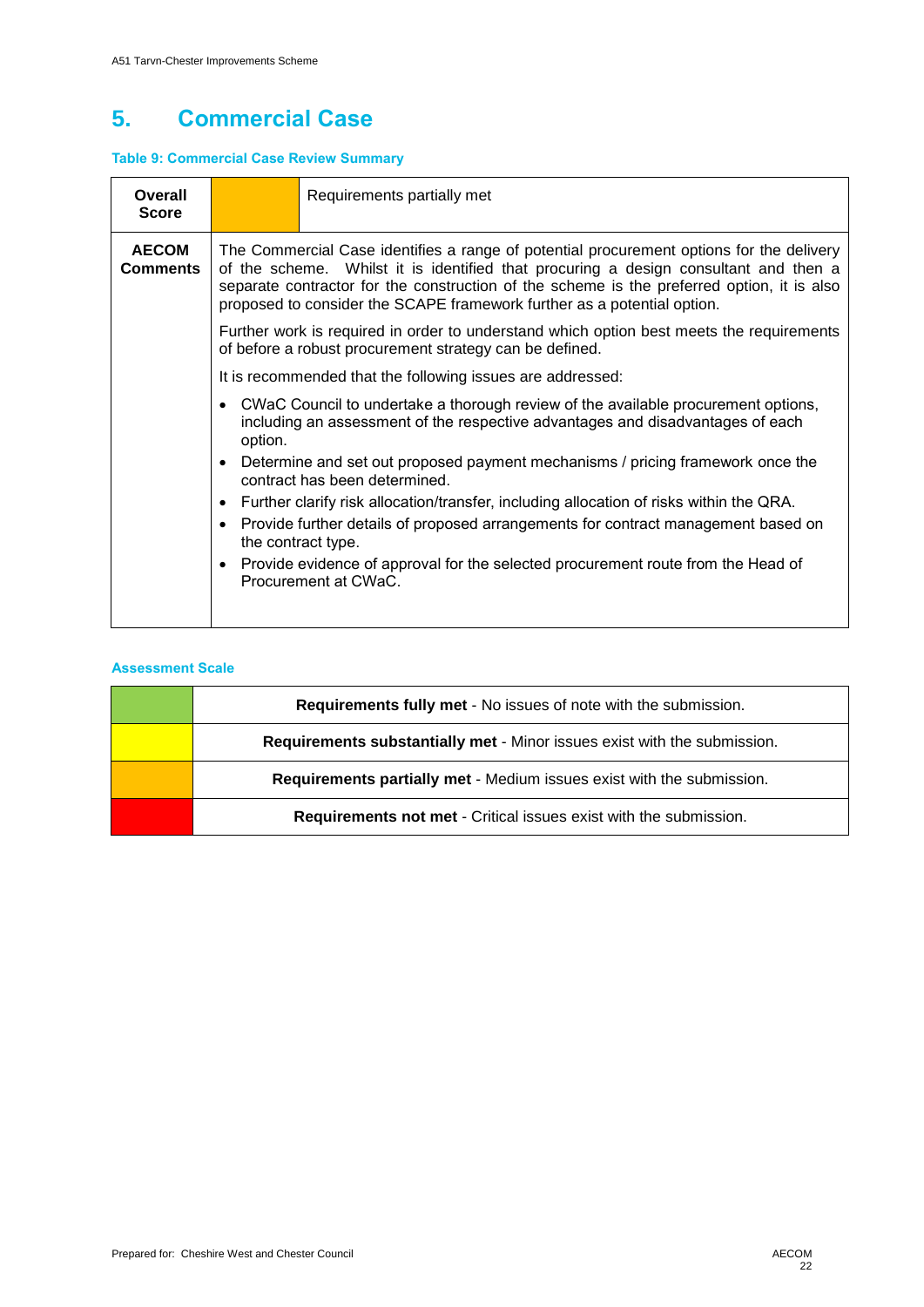#### **Table 10: Commercial Case Review**

| <b>Ref</b>     | <b>Item</b>                                                                                                                                      | <b>Status</b>                        | <b>Comments</b>                                                                                                                                                                                                                                                                                                                                                                                                                                                                                                                                                                                                                                                                                                                                                                                                                                                                                                                                                                                                                                           |
|----------------|--------------------------------------------------------------------------------------------------------------------------------------------------|--------------------------------------|-----------------------------------------------------------------------------------------------------------------------------------------------------------------------------------------------------------------------------------------------------------------------------------------------------------------------------------------------------------------------------------------------------------------------------------------------------------------------------------------------------------------------------------------------------------------------------------------------------------------------------------------------------------------------------------------------------------------------------------------------------------------------------------------------------------------------------------------------------------------------------------------------------------------------------------------------------------------------------------------------------------------------------------------------------------|
| C <sub>1</sub> | Has a robust procurement<br>strategy been clearly set out?                                                                                       | <b>Requirements</b><br>partially met | The Commercial Case considers a number of options for the procurement of the scheme. It identifies<br>that the preferred procurement route will utilise two sourcing pathways - this will include procuring a<br>design consultant and then a separate contractor for the construction of the scheme.<br>It is proposed that the design consultant will be procured via a mini competition through the<br>Warrington Borough Council, Transportation and Public Realm Consultancy Services Framework with<br>the contractor being procured via an Open Procedure using The Chest North West Portal. Whilst this<br>approach is identified as the preferred option, the Commercial Case also states that the CWaC will<br>continue to consider SCAPE as an option for delivering the scheme.<br>Consideration of the options is only provided in outline form and further analysis is required in order to<br>understand which option best meets the requirements of CWaC before it can be concluded that a<br>robust procurement strategy has be defined. |
| C <sub>2</sub> | Has consideration of different<br>procurement options been<br>demonstrated, including<br>justification for selection of the<br>preferred option? | <b>Requirements</b><br>partially met | Section 6.3 (Procurement Options) relates to the criteria to be considered in identifying the preferred<br>procurement mechanism – it is recommended that the title for this section is reviewed as it does not<br>consider options. Section 6.3.2 identifies that the key procurement options are either open tender,<br>restricted tender or an approved framework that negates the requirement for an OJEU notice to be<br>advertised. Some information is provided on each option, but there is limited discussion and analysis<br>regarding these options. Information is provided on the merits of SCAPE (as an approved<br>framework), but there is not an equivalent analysis of the open tender/restricted tender options. It is<br>recommended that a table is included where the respective advantages and disadvantages of each<br>option is explored in detail in order to provide justification for the selection of the preferred option.                                                                                                  |
| C <sub>3</sub> | Have the proposed payment<br>mechanisms / pricing framework<br>been identified?                                                                  | <b>Requirements</b><br>partially met | The Commercial Case identifies that payment mechanisms to the Principal Contractor will be set out<br>in the contract schedule. It is anticipated that the contractor will be paid monthly and will be required<br>to submit detailed invoices in accordance with the terms and conditions of the contract. The Council,<br>once satisfied, will pay the contractor for the agreed services. The Council will reserve the right to<br>withhold final payments, until an agreed period to allow for a maintenance period /defects correction<br>period to be reviewed, after which final retention monies will be released.                                                                                                                                                                                                                                                                                                                                                                                                                                |
| C <sub>4</sub> | Have the procurement timescales<br>been set out, and are they                                                                                    | <b>Requirements</b>                  | The Commercial Case and work programme (Appendix N) identifies that procurement is expected to                                                                                                                                                                                                                                                                                                                                                                                                                                                                                                                                                                                                                                                                                                                                                                                                                                                                                                                                                            |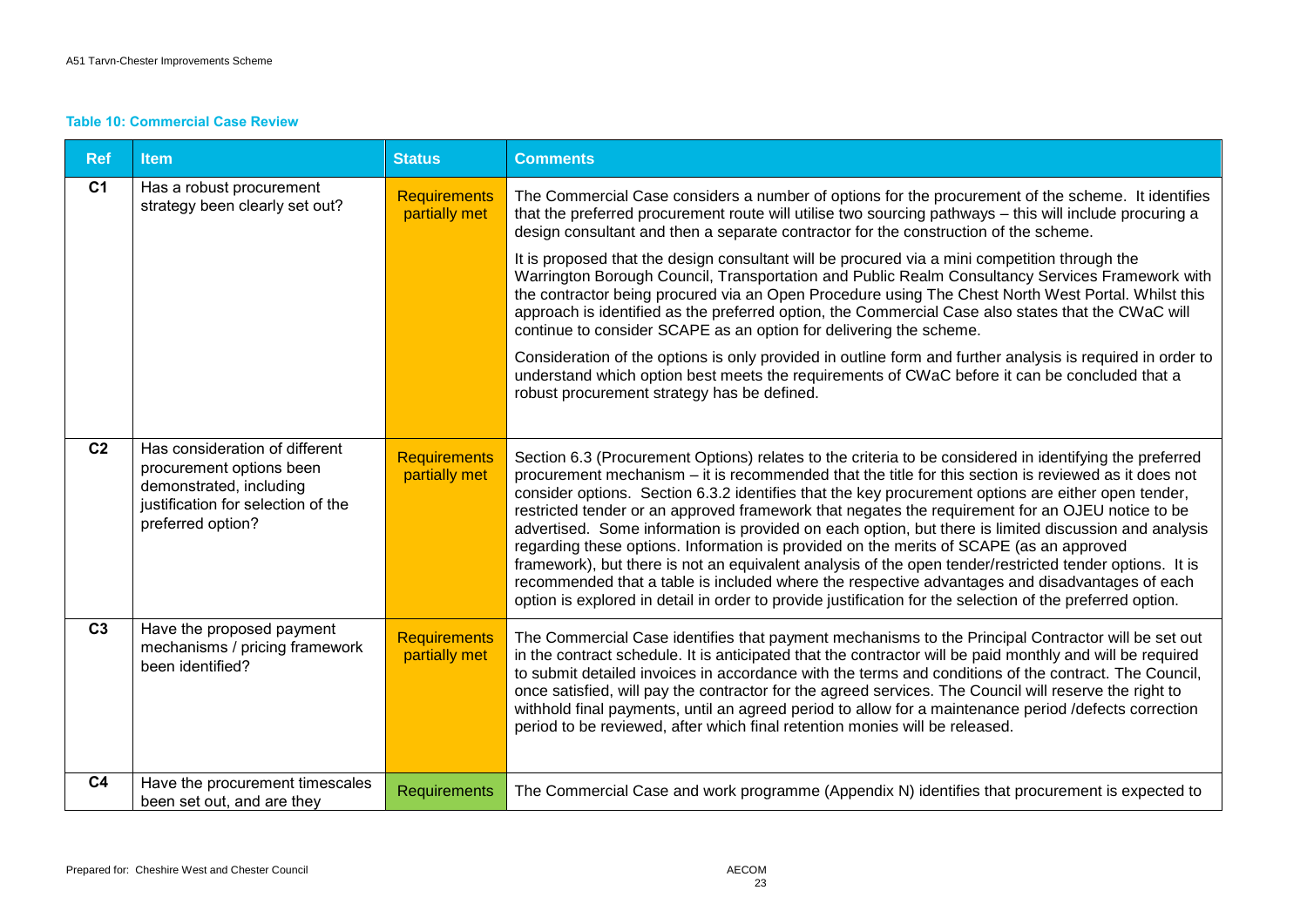| <b>Ref</b>     | <b>Item</b>                                                                             | <b>Status</b>                        | <b>Comments</b>                                                                                                                                                                                                                                                                                                                                                                                                                                                                                               |
|----------------|-----------------------------------------------------------------------------------------|--------------------------------------|---------------------------------------------------------------------------------------------------------------------------------------------------------------------------------------------------------------------------------------------------------------------------------------------------------------------------------------------------------------------------------------------------------------------------------------------------------------------------------------------------------------|
|                | realistic?                                                                              | fully met                            | take place between August 2019 and January 2020. Tender documents would be issued in<br>August/September 2019, with the tender period covering October/November 2019 and tender<br>evaluation during December 2019/January 2020. It is understood that this version of the programme<br>allows time for a potential Compulsory Purchase Order (CPO) for the acquisition of the land, but<br>timescales could be shortened if a CPO is not required.                                                           |
| C <sub>5</sub> | Have details of the proposed risk<br>transfer / allocation been<br>provided?            | <b>Requirements</b><br>partially met | Risks have been recorded as part of the QRA (Appendix K) – whilst owners are assigned to the key<br>risks identified in the Management Case, this should be extended to the individual risks in the QRA.<br>It is identified that CWaC will be responsible for risks associated with land, planning and<br>environmental permissions. Clarification is required regarding the risks that would be borne by the<br>contractor.                                                                                 |
| C <sub>6</sub> | Have details of contract<br>management been provided,<br>including contract timescales? | <b>Requirements</b><br>partially met | Section 6.6.3 identifies that the Project Board including the Commissioning Lead and Strategy Lead<br>will primarily manage the contracts with both the Design Consultant and Principal Contractor.<br>Contract management arrangements are likely to be a function of the type of contract e.g. NEC3<br>contact. Prior to the submission of the Full Business Case it is recommended that the contract<br>management requirements are considered and outlined with respect to the proposed type of contract. |
| C <sub>7</sub> | Has evidence of relevant approval<br>been provided from Head of<br>Procurement?         | <b>Requirements</b><br>not met       | Approval regarding the procurement approach has not yet been secured by the Head of Procurement<br>at CWaC Council.                                                                                                                                                                                                                                                                                                                                                                                           |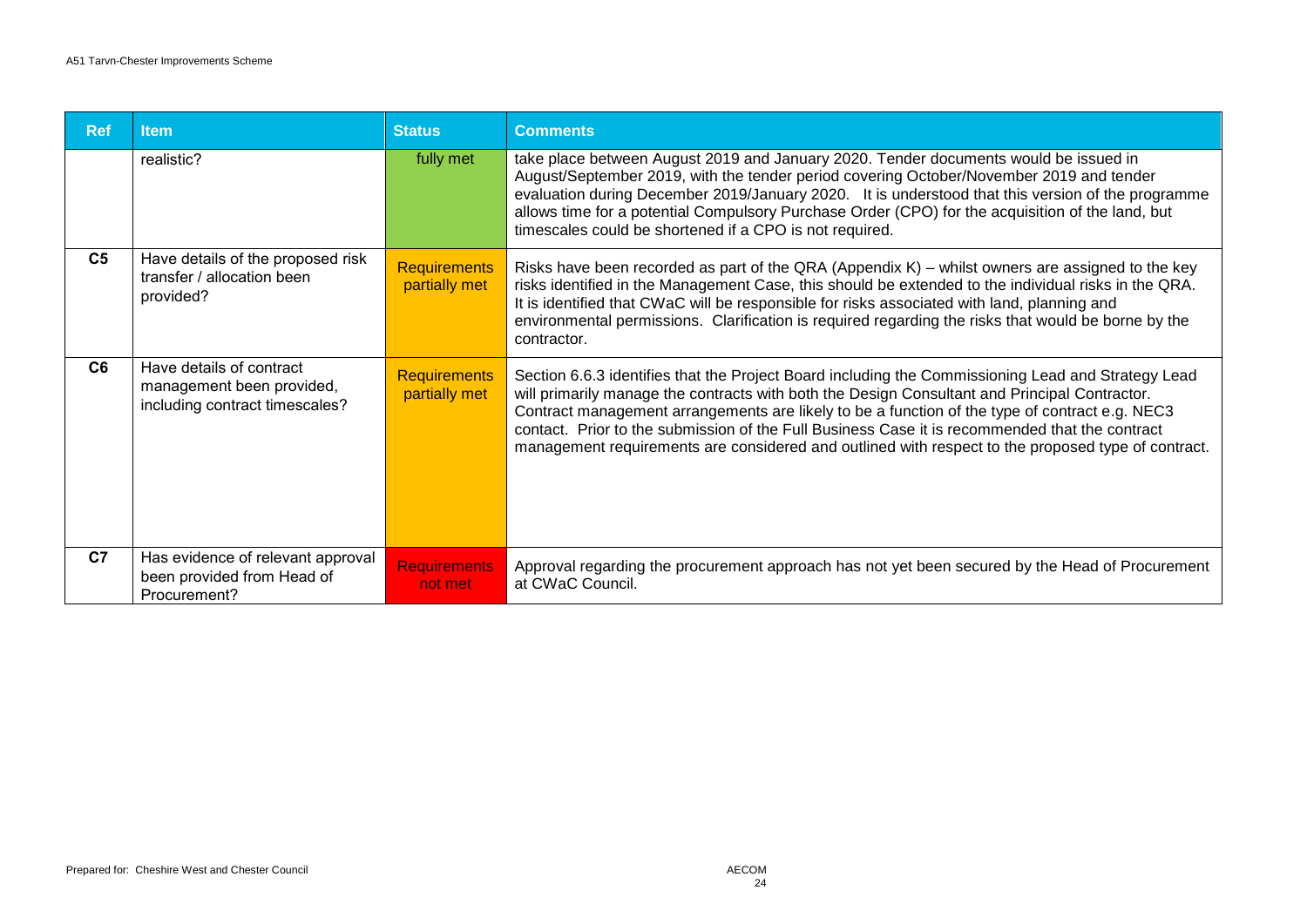### **6. Management Case**

#### **Table 11: Management Case Review Summary**

| Overall<br><b>Score</b>  | Requirements partially met.                                                                                                                                                                                                                                                                                                                                                                                                                                                                                                                                                                                                                                                                                                                                                                                                                                                                                                                                                                                                                                                                                                                                                                                                                                                                                |
|--------------------------|------------------------------------------------------------------------------------------------------------------------------------------------------------------------------------------------------------------------------------------------------------------------------------------------------------------------------------------------------------------------------------------------------------------------------------------------------------------------------------------------------------------------------------------------------------------------------------------------------------------------------------------------------------------------------------------------------------------------------------------------------------------------------------------------------------------------------------------------------------------------------------------------------------------------------------------------------------------------------------------------------------------------------------------------------------------------------------------------------------------------------------------------------------------------------------------------------------------------------------------------------------------------------------------------------------|
| <b>AECOM</b><br>Comments | The Management Case sets out the high level governance arrangements to oversee the<br>delivery of the project. This includes the strategic governance for the C&W LEP and for<br>the project itself. A work programme has been provided and the statutory powers and<br>consents required to deliver the project are identified. An approach to risk management is<br>set out and key risks emerging from the QRA are identified, including mitigation measures.<br>Proposals for the monitoring and evaluation of the scheme are defined.<br>It is recommended that the following issues are addressed:<br>Identify the critical path and dependencies between activities in the work programme.<br>Additional narrative should be provided regarding the strategy for managing risks<br>$\bullet$<br>relating to statutory powers and consents e.g. option to acquire parcels of land through<br>a CPO progress should an agreement not be reached following initial negotiations.<br>Individual risks identified within the risk register should be assigned to individual<br>$\bullet$<br>personnel within the QRA document.<br>A Communications Plan, including the scope and timescales for future consultation<br>$\bullet$<br>activities should be developed in advance of the Full Business Case. |

| <b>Requirements fully met - No issues of note with the submission.</b>   |
|--------------------------------------------------------------------------|
| Requirements substantially met - Minor issues exist with the submission. |
| Requirements partially met - Medium issues exist with the submission.    |
| Requirements not met - Critical issues exist with the submission.        |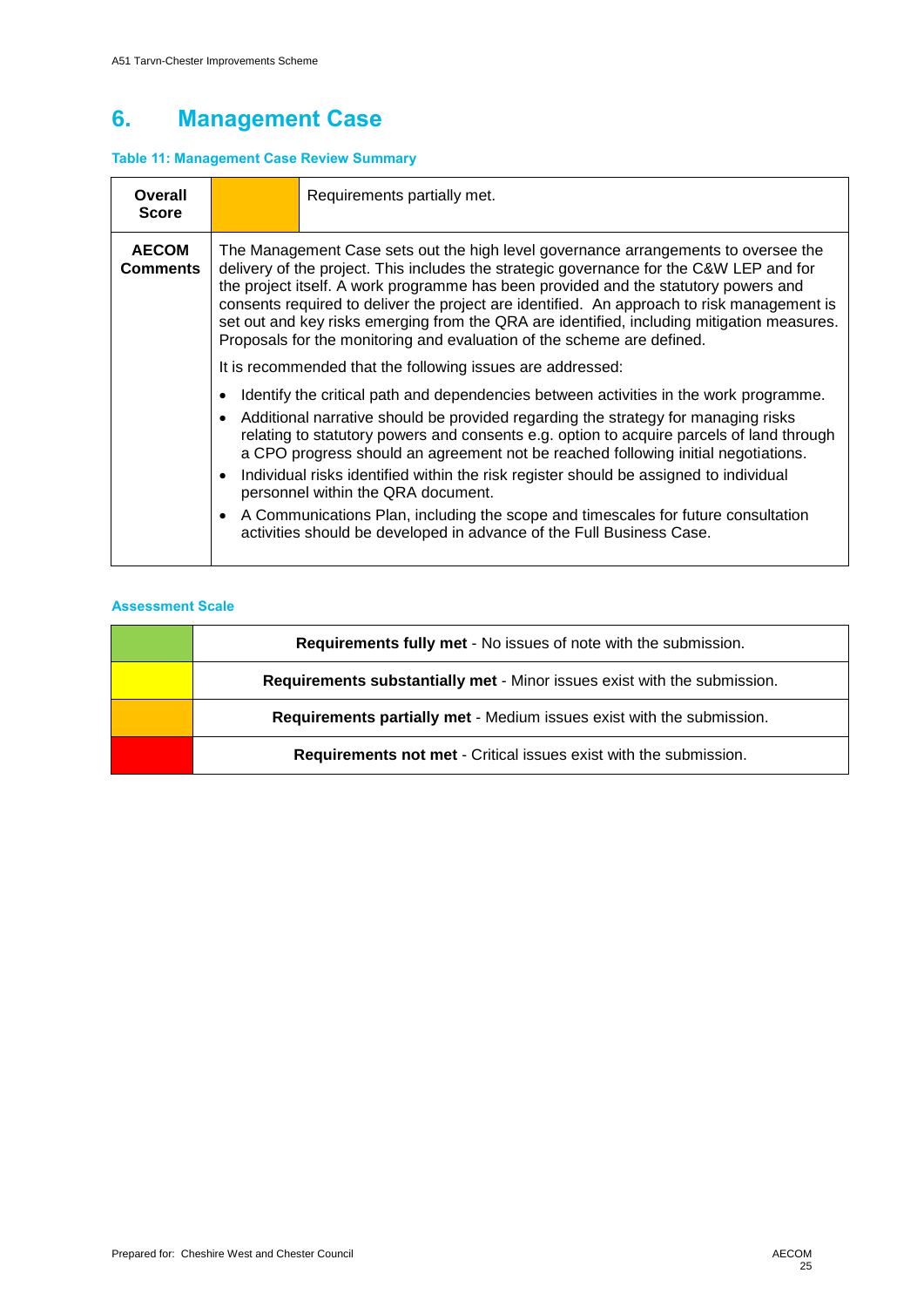#### **Table 12: Management Case Review**

| <b>Ref</b>     | <b>Item</b>                                                                                                                                                                                                                                         | <b>Status</b>                         | <b>Comments</b>                                                                                                                                                                                                                                                                                                                                                                                                                                                                                                                                                                                                                                                                                                                                                                                          |
|----------------|-----------------------------------------------------------------------------------------------------------------------------------------------------------------------------------------------------------------------------------------------------|---------------------------------------|----------------------------------------------------------------------------------------------------------------------------------------------------------------------------------------------------------------------------------------------------------------------------------------------------------------------------------------------------------------------------------------------------------------------------------------------------------------------------------------------------------------------------------------------------------------------------------------------------------------------------------------------------------------------------------------------------------------------------------------------------------------------------------------------------------|
| <b>M1</b>      | Has the proposed governance /<br>organisational structure been<br>provided? Does it provide a<br>robust means of overseeing<br>project delivery with appropriate<br>skills / experience?                                                            | <b>Requirements</b><br>fully met.     | The Management Case sets out the high level governance arrangements for the delivery of the<br>scheme. This includes a Project Board, Delivery Team and Client Team, with named personnel<br>assigned to key roles e.g. Senior Responsible Officer, Director of Finance, Commissioning Lead,<br>and Strategy Lead. The key responsibilities relating to each of the key positions is set out in Table<br>52 and Table 53. The Project Manager for the scheme is Sue Begley and personnel have been<br>assigned to key supporting roles, including Chief Structural Engineer, Principal Engineer, and Street<br>Lighting and Signal Control. A range of support services role have also been allocated including<br>those relating to environment, procurement, communications and marketing and estates. |
| M <sub>2</sub> | Does the project programme<br>demonstrate realistic delivery<br>timescales? Does it provide an<br>appropriate level of detail? Have<br>critical path items and<br>dependencies been clearly<br>identified?                                          | Requirements<br>substantially<br>met. | A work programme for the scheme has been developed and included as Appendix N to the<br>business case. The programme includes a breakdown of the key activities under stages including<br>land acquisition, ecology, engineering investigation, highway design, structural design, contract<br>procurement and construction. The timescales appear realistic, but the programme does not<br>include information regarding the critical path or dependencies between activities. The programme<br>includes an allowance to complete a potential CPO process, although this is not specifically<br>identified within the programme. It should be noted that the Financial Case does not include the<br>additional costs relating to a potential CPO.                                                       |
| M3             | Have required statutory powers<br>and consents been obtained? Are<br>there any conditions to the<br>powers, consents or funding and<br>do they pose any additional risks?<br>Is a plan in place to demonstrate<br>how these conditions will be met? | <b>Requirements</b><br>partially met. | In terms of consents, the scheme requires parcels of land which have not yet been secured in<br>addition to Traffic Regulation Orders and the potential for consents from the Environment Agency<br>regarding adjusting the structure over the River Gowy. It is understood that planning permission for<br>the scheme is not required, but it is recommended that this is clarified in the business case. As the<br>consents have not been agreed it is not possible to comment on any conditions attached. These<br>issues are reflected in Table 57 which identifies the key risks in addition to proposed management<br>and mitigation measures.                                                                                                                                                     |
|                |                                                                                                                                                                                                                                                     |                                       | It is recommended that additional narrative is provided regarding the strategy for managing risks<br>relating to statutory powers and consents e.g. option to acquire parcels of land through a CPO<br>progress should an agreement not be reached following initial negotiations.                                                                                                                                                                                                                                                                                                                                                                                                                                                                                                                       |
| M <sub>4</sub> | Have details of the reporting,<br>assurance and approval process<br>been provided (including<br>gateways in scheme development                                                                                                                      | Requirements<br>substantially<br>met. | The scheme is being progressed in line with the LEP Growth Programme Assurance and<br>Accountability Framework, which applies to all schemes funded through the Local Growth Fund<br>programme. Table 55 sets out milestones in terms of approvals going forward, but the timescales                                                                                                                                                                                                                                                                                                                                                                                                                                                                                                                     |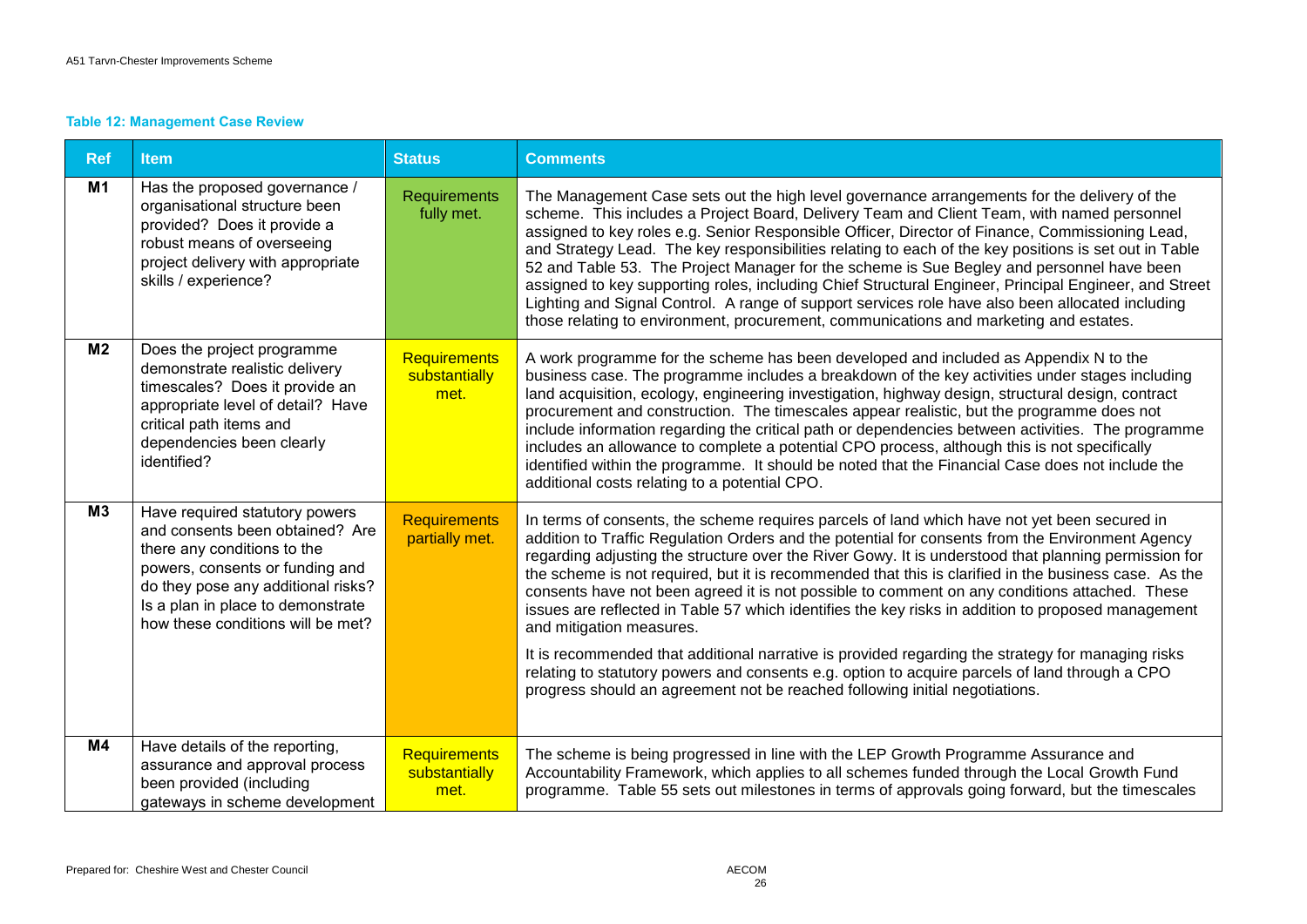| <b>Ref</b>     | <b>Item</b>                                                                                                                                                                                            | <b>Status</b>                                | <b>Comments</b>                                                                                                                                                                                                                                                                                                                                                                                                                                                                                                                                                                                                                                                                                                                                     |
|----------------|--------------------------------------------------------------------------------------------------------------------------------------------------------------------------------------------------------|----------------------------------------------|-----------------------------------------------------------------------------------------------------------------------------------------------------------------------------------------------------------------------------------------------------------------------------------------------------------------------------------------------------------------------------------------------------------------------------------------------------------------------------------------------------------------------------------------------------------------------------------------------------------------------------------------------------------------------------------------------------------------------------------------------------|
|                | / delivery)?                                                                                                                                                                                           |                                              | relating to these are still to be defined. Information is provided relating to the monthly reporting to<br>the LEP on progress in delivering the scheme, in addition to monitoring and evaluation<br>requirements, which is a requirement of the LEP's Assurance Framework.                                                                                                                                                                                                                                                                                                                                                                                                                                                                         |
| M <sub>5</sub> | Has evidence of scheme delivery<br>been provided, to demonstrate<br>that the delivery body has the<br>capability and means to<br>successfully implement the<br>scheme?                                 | <b>Requirements</b><br>fully met.            | The Management Case sets out a selection of case studies of other projects delivered or in the<br>process of being delivered by CWaC council - this includes Northwich Town Centre Gyratory and<br>Leicester Street Roundabout, which was completed in September 2016 and the Chester Bus<br>Interchange scheme, which opened in June 2017. It should be clarified that the A556 Gadbrook<br>Park Junction upgrade scheme has secured funding through the National Productivity Investment<br>Fund but is still in the development stage.                                                                                                                                                                                                           |
| M <sub>6</sub> | Has a Risk Management Strategy<br>been provided, setting out how<br>risks have been identified, their<br>likely impact, appropriate<br>mitigation, and how the risks will<br>be managed (and by whom)? | <b>Requirements</b><br>substantially<br>met. | A general approach to the management of risk is set out in section 7.8.1. This includes a summary<br>of the key risks that were identified from the QRA, in addition to the consequences and proposed<br>mitigation measures. Respective owners of each key risk are identified for the key risk identified in<br>the OBC, but this should also be extended to the QRA (Appendix K). It is also recommended that a<br>process for escalation of risks is outlined. It would also be expected that the owner of the overall<br>Risk Management Strategy would be identified as the SRO.                                                                                                                                                              |
| M7             | Does the Risk Register cover all<br>foreseeable risks with no obvious<br>omissions? Are suitable mitigation<br>measures proposed? Is the Risk<br>Register updated on a regular<br>basis?               | <b>Requirements</b><br>substantially<br>met. | The risk register includes most of the general risks that could be expected to occur for a project of<br>this type. Mitigation measures are proposed, but could be made more specific in relation to this<br>project – for example, with respect to third party land acquisition, the mitigation measure is 'ensure<br>land acquisition is completed in good time prior to works commencing'. This could be developed<br>further to outline the specific work that is being undertaken to address this key risk. It is<br>recommended that a commitment is made to update the risk register at regular intervals e.g.<br>monthly through to the completion of the project.                                                                          |
| M8             | Is an appropriate time-based plan<br>in place for proactive<br>communications and media<br>enquiries?                                                                                                  | <b>Requirements</b><br>not met               | The Management Case sets out the work undertaken to date in relation to stakeholder consultation,<br>which has been limited to key stakeholders likely to have a specific interest in the scheme. It is<br>recommended that a Communications Plan, including the scope and timescales for future<br>consultation activities is developed in advance of the Full Business Case. The stakeholders to be<br>engaged through to Full Business Case and their roles and influence and interest are set out in<br>Appendix P (Stakeholder Engagement Strategy). This strategy requires further development to<br>identify specific proposals for future engagement including the type of engagement proposed,<br>communication mechanisms and timescales. |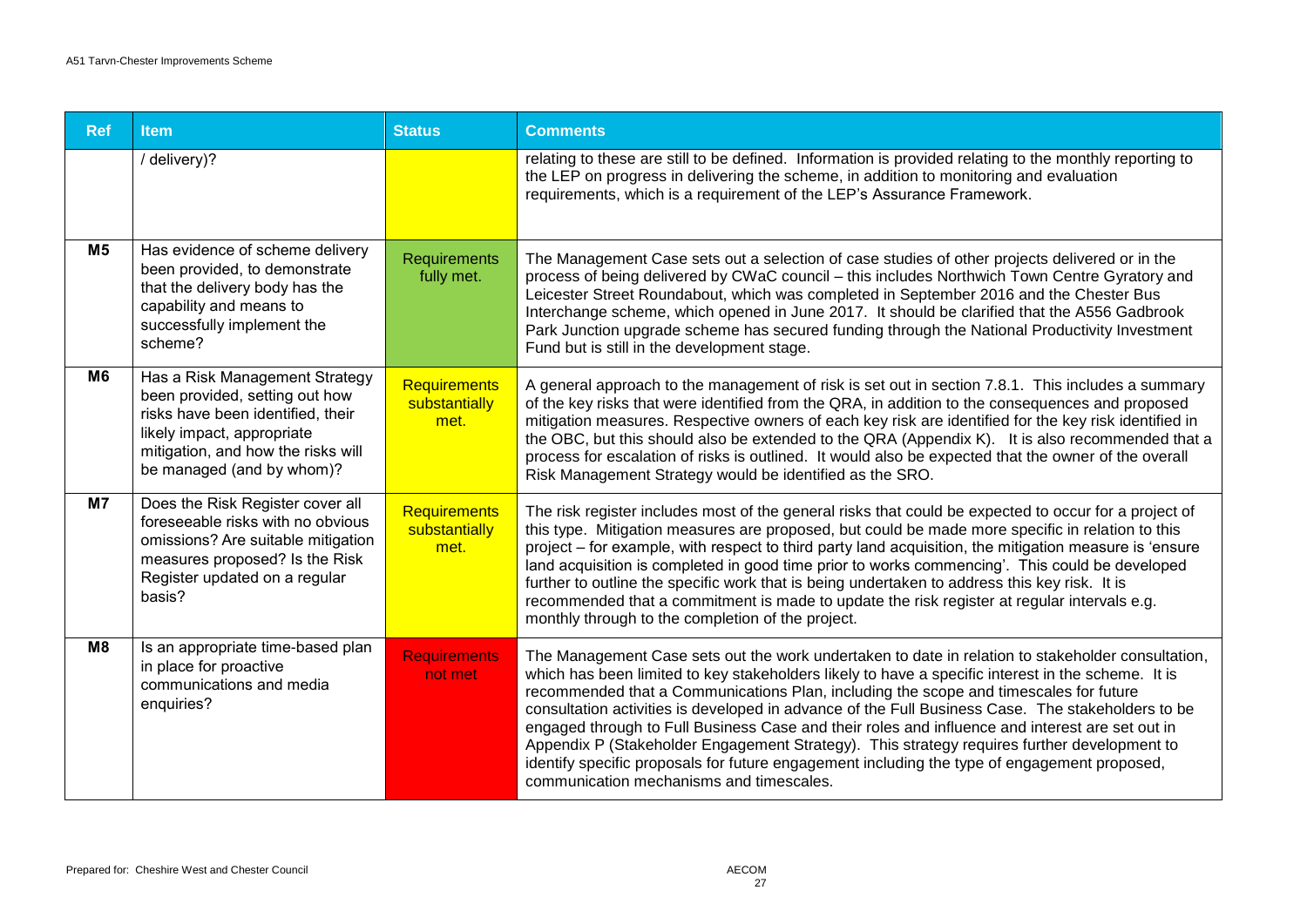| <b>Ref</b> | <b>Item</b>                                                                                                                                                   | <b>Status</b>                     | <b>Comments</b>                                                                                                                                                                                                                                                                                                                                                                                                                                                                                 |
|------------|---------------------------------------------------------------------------------------------------------------------------------------------------------------|-----------------------------------|-------------------------------------------------------------------------------------------------------------------------------------------------------------------------------------------------------------------------------------------------------------------------------------------------------------------------------------------------------------------------------------------------------------------------------------------------------------------------------------------------|
|            |                                                                                                                                                               |                                   | Section 7.5 states that public consultation will however be undertaken at the full business case<br>stage once the scheme is finalised and conditional funding for approval obtained. It is important<br>that the consultation takes places before the scheme in finalised to sure that there is scope for the<br>detailed design to reflect any issues identified.                                                                                                                             |
| M9         | Is there a clear intervention logic<br>for how the outcomes will be<br>achieved? (e.g. logic map)                                                             | <b>Requirements</b><br>fully met. | The Management Case includes a logic map which shows how the outputs of the scheme are<br>expected to lead to specific outcomes on the A51 corridor and impacts across the wider area. The<br>logic map is also included in the Benefit Realisation and Monitoring and Evaluation Plan to align the<br>outcomes with future reporting requirements.                                                                                                                                             |
| M10        | Has a Monitoring & Evaluation<br>Plan been provided that identifies<br>proposed data / performance<br>indicators to monitor against the<br>scheme objectives? | <b>Requirements</b><br>fully met. | A Monitoring and Evaluation Plan has been developed with reference to the DfT guidance and is<br>included as Appendix J to the business case. The plan proposes monitoring at the baseline stage<br>and 1 and 4 years after opening. For each objective, the plan identifies a set of performance<br>indicators. Consideration should also be given to whether data regarding jobs and business start<br>ups will be of value given the likely difficulty of attributing impacts to the scheme. |
|            |                                                                                                                                                               |                                   | A budget of 52,000 has been allocated to deliver work associated with the Monitoring and<br>Evaluation Plan – this is equivalent to approximately 1% of the total scheme cost. It is<br>recommended that the data collection activities are costed prior to the Full Business Case<br>submission to ensure that sufficient budget has been allocated.                                                                                                                                           |
| M11        | Are there clear proposals to<br>undertake evaluation of the<br>overall effectiveness of the<br>scheme?                                                        | <b>Requirements</b><br>fully met. | In addition to the impact of the scheme in relation to the objectives, the Monitoring and Evaluation<br>plan includes proposals to monitor the success of the scheme in relation to budget, timescales and<br>specification.                                                                                                                                                                                                                                                                    |